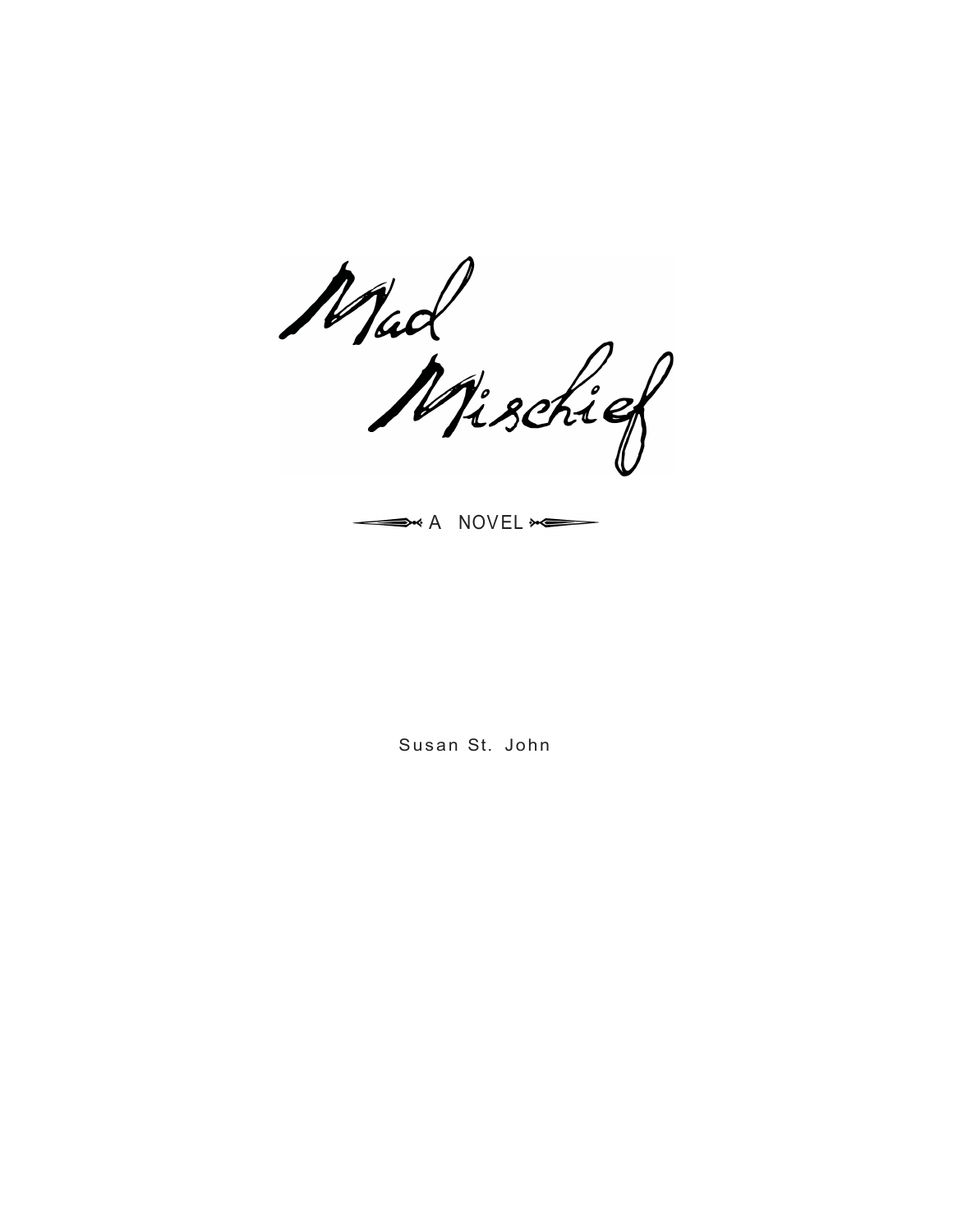### MAD MISCHIEF Copyright © 2017 by Susan St. John

MCP Books 2301 Lucien Way #415 Maitland, FL 32751 407.339.4217 www.MCPBooks.com

*Mad Mischief* is a work of fiction. Names, characters, businesses, organizations, places, events, and incidents are products of the author's imagination or are used fictitiously. Any resemblance to actual persons, living or dead, events, or locales is entirely coincidental.

All rights reserved. Printed in the United States of America. No part of this book may be used or reproduced in any manner whatsoever without written permission except in the case of brief quotations embodied in critical articles and reviews.

> ISBN-13: 978-1-63505-264-0 - H LCCN: 2016914775

### FIRST EDITION

Distributed by Itasca Books



*Printed in the United States of America*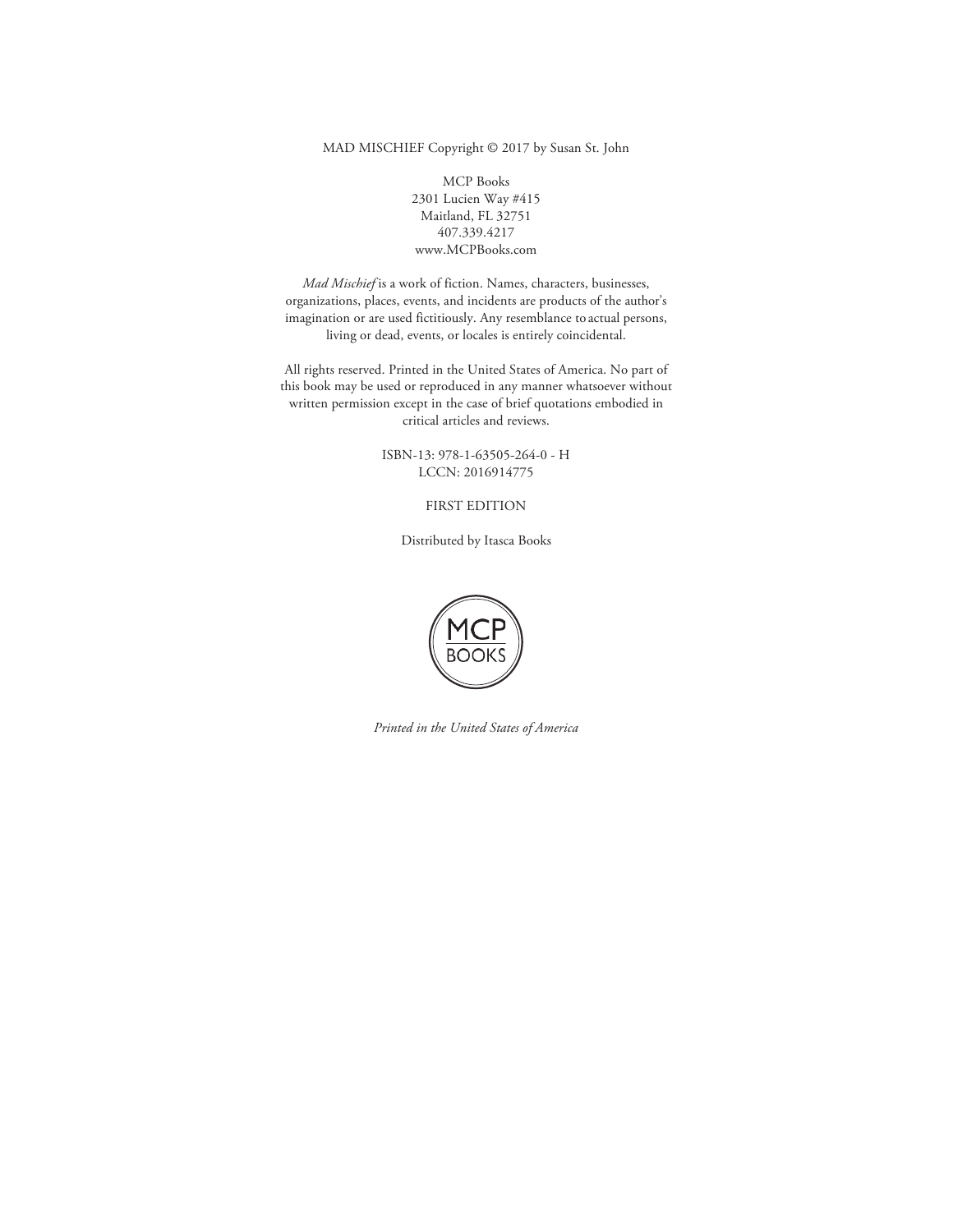## PROLOGUE

The door flew open and a tall, soaking-wet figure catapulted into the room wearing a confident grin on his ruddy face. Protecting a slide carousel under his wellworn leather bomber jacket, he landed next to a Kodak projector, his drenched boots touching down on the conference room's plush carpeting. He clicked his slide tray into place.

Sarah and Peter, who lived in California, were guests# of a prominent Atlanta couple who had invited them out for a weekend of fishing and golf. When rain washed# out those plans, their hosts suggested they watch a presentation by a well-known private safari quide, a quide they themselves were going to go to Africa with as soon as their schedule permitted. This was what accounted for Sarah and Peter now being in the well-appointed conference room of their host'sbusiness.

With the faint residue of a Scottish burr spicing his speech, the quide introduced himself. "Hi, I'm Max Einfield. Sorry to be so late, but I rode my motorcycle across town as fast as I could. It's a bit wet out there!"

Sarah became spellbound, even seduced, for although there were traces of an Atlanta rainstorm all about this famous quide, to Sarah, he was dripping with charm, accented by the scent of musk and leather.

ix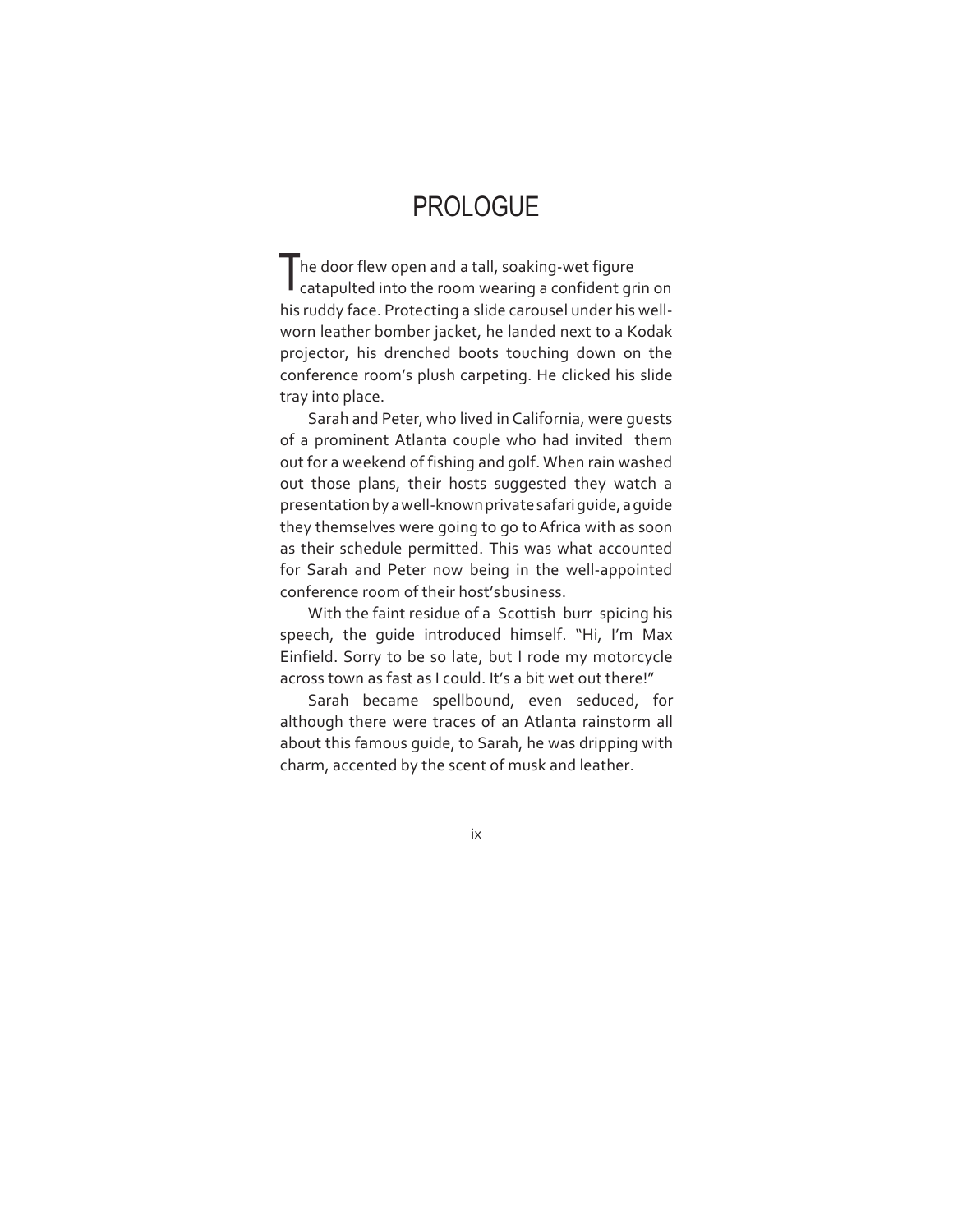She looked over at her husband, Peter, rigid in his determination that he not be moved against their plans to only travel to East Africa with Abercrombie and Kent,# as planned. When Max began to speak, Sarah sensed that those very plans, which she had so meticulously organized, might shortly be undone. It was a premonition arising out of her once infallible sixth sense.

After casually flicking beads of water from his face and hair, Max removed his jacket, revealing a faded blue cotton short-sleeve shirt. His Levi jeans showed the early signs of being worn through.

The unusually high regard in which Max was held resulted from the fact that hehad earned a PhD inZoology and a master's in teaching, giving him an advantage over other guides when it came to understanding and predicting animal behaviors, thus bestowing to his clients a studied appreciation of their sightings. He had also received private flying instructions as a gesture of appreciation from a wealthy repeat client, thereby allowing him to become a licensed pilot; soon thereafter, he purchased a six-passenger plane. He was a self-taught, world-class photographer, and, not insignificantly, was reputed to be one of the most effective game spotters in East Africa.

Straight, bluntly cut red hair fell over his forehead like a burnished Celtic helmet. Max could be forty-five or fifty-five; there was youth in his step but statesmanship in his stance. His expression suggested mid-forties. His creased face said over fifty.No single factor betrayed his# age, a fact that further enhanced his intrigue.

He made his way around the conference table exuding an air of assurance, his badly scarred right arm

x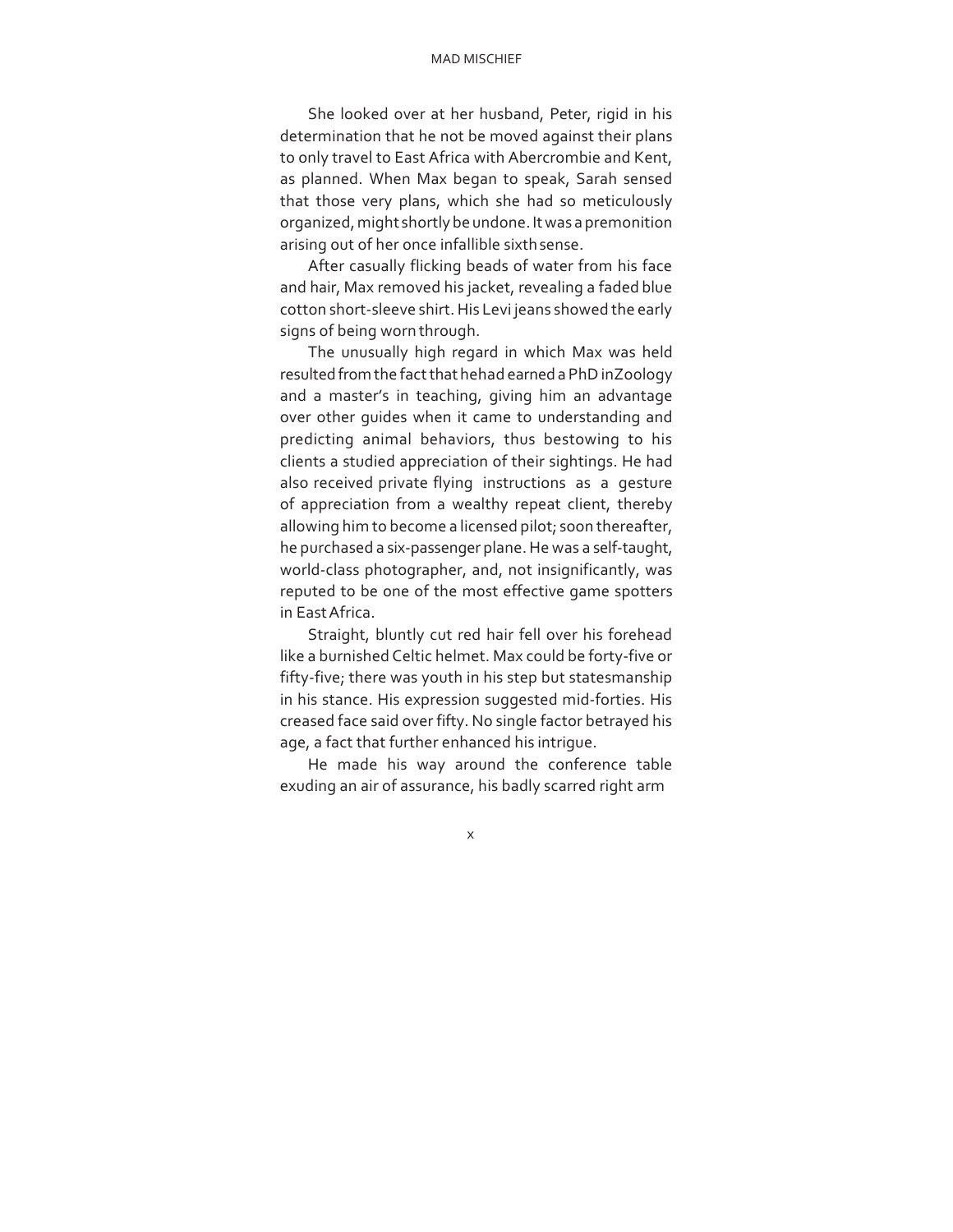### PROLOGUE

moving as his advance man. "Hi there. I'm Max. And you# are—?" he asked in one form or another, managing to elicit a smile from every handshake.

When he reached Sarah, his roughened hand took# hers and, glancing at her paleskin, he smiled into hereyes.

Max completed his circuit, then picked up the projector's remote switch and commanded the lights to be turned off. Like a gunslinger shooting cans along the top of a fence, he began to punch the forward button,

triggering a succession of *National Geographic*-quality images. For Sarah, sitting still in her seat, the lifelike pictures became a magic carpet, transporting her more than nine thousand miles away to the East African veldt. The subjects were unfamiliar, yet for reasons she could not understand, they struck a haunting, personalchord.

One moment the peripatetic Max was at the side of the projector. The next, he was at the front of the room, standing beside a crisp close-up shot of a lion's head, pointing to the magnificent animal's whisker pattern.

"Every one of these configurations," he informed the group as he traced the facial hair and the ears of the beast depicted on the screen, "is different, unchanging, a unique fingerprint. It's their personalidentification."

Image after image pulled Sarah deeper into their thrall. Nature, without Max to interpret it, would never hold the same allure. Even a series of pictures depicting a monstrous crocodile lunging at the belly of a zebra and exploding its stomach in midair only heightened Sarah's growing desire to be on the river's far shore. She# whispered her enthusiasm into her husband's ear. "I can getusoutoftheAbercrombiearrangements.Wemustdo

xi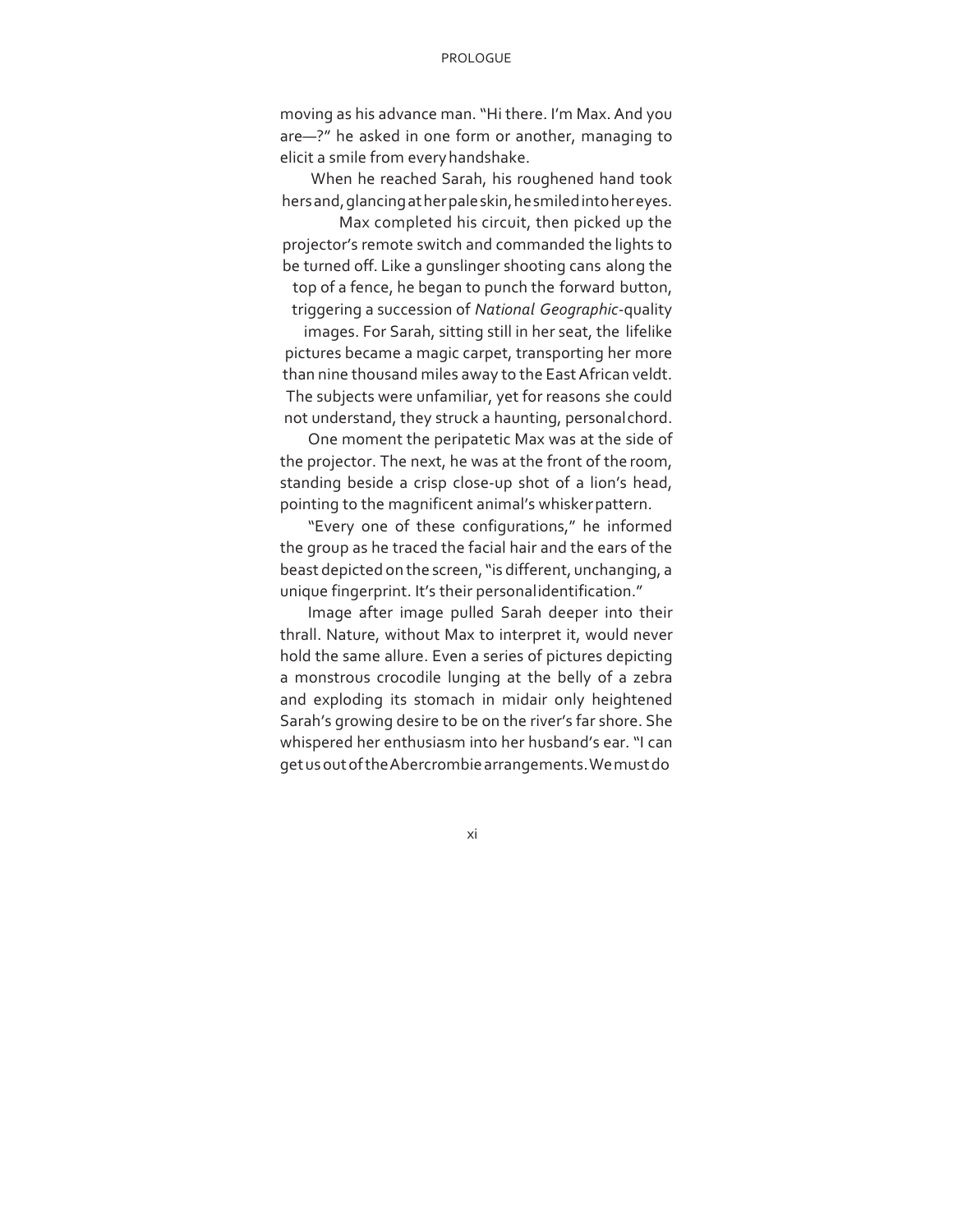the safari this way, with Max! He could help you get just the type of quality pictures you want."

After almost twenty years of accommodating Peter's overbearing personality, she realized the risk in altering their journey.

Peter sighed in that way Sarah knew to mean he did not want to have this conversation. "A trip with Max would be a unique adventure and yes, I could get great photographs with him, but this is nothing like the safaris# we've read about. This is hard work. I can't get pictures like we've just seen without hours of waiting around, and# I don't want to have to deal with you."

Sarah could well understand how someone, some other person in the room perhaps, might look at her and# judge her as an improbable candidate: the makeup, the perfume, the perfectly coordinated outfit, the hair pulled back into a tight chignon secured with a black velvet bow. "Peter, you of all people should know I can handle anything, and that I have."

Of course Peter knew that Sarah could handle allthat# was thrown at her, she thought with subdued frustration.# That is why he had married her instead of all the other women he might have chosen. And perhaps when he witnessed her handling everything that a safari would entail, he would be reminded of why he had wanted her to be his wife. Maybe this safari would bring them close together again. A personal safari with Max would be intimate. And, Sarah dared to hope, perhaps she and Peter might be intimate again on what would be their biggest adventure. The issue of going to Africa with Max# or with a more conventional operator came down to a match of wills. "Peter, this is not a coincidence, our being

xii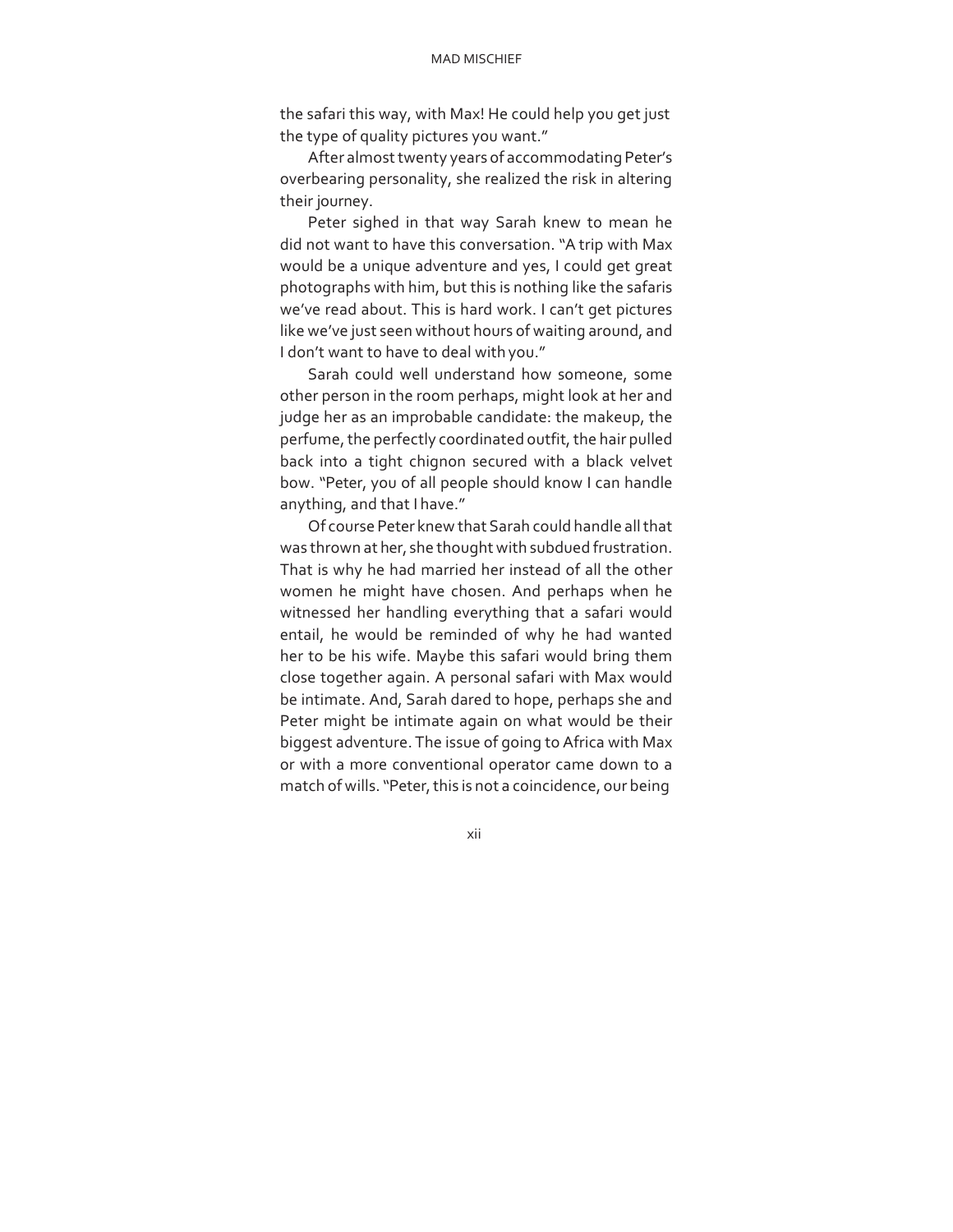here. It's fate. There are no coincidences. We're meant to go on safari with Max."

Sarah could see that Peter was beginning to bend, perhaps not because of her but by the unflagging strength of Max's conviction in himself. This was a trait that Peter# identified with. He shrugged, and Sarah breathed a sigh of hope.

She looked out through a small parting in the curtains of the boardroom. The rain had stopped, and a sliver of sun spread across the screen, lighting up thesavanna.

xiii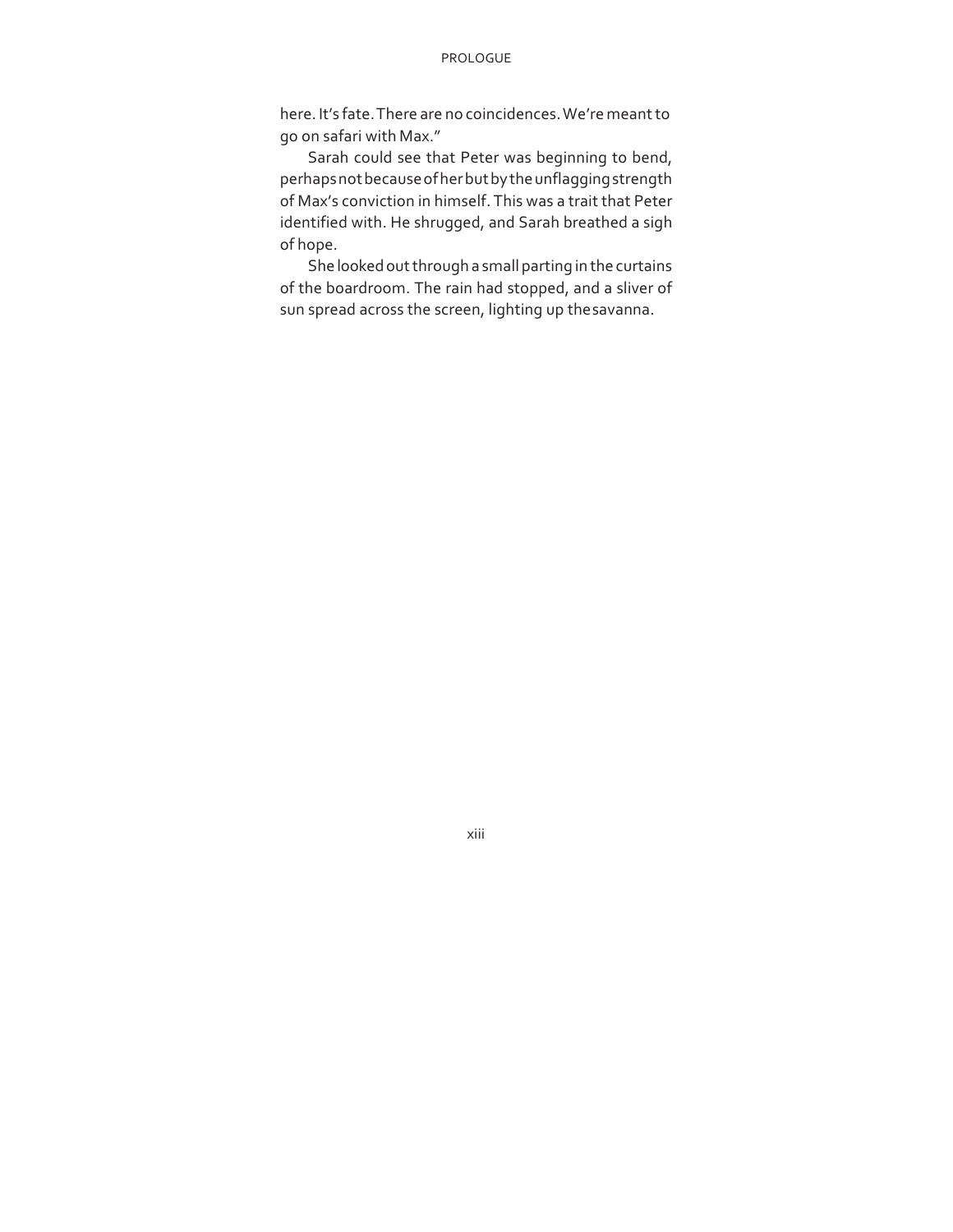### CHAPTER 1

# THE FIRST RELEVANT QUESTION

arah has stayed on in Nairobi after the safari so she can write in her journal, conduct interviews, and check facts that seem to elude her. And, she has been planning her own going- away party for the following week. But her days have been eaten up by Max and his endless requests for favors, which, for some reason she cannot grasp, she feels obligated to grant.

But at last, the day would be hers. Sarah's hand rests# on the proof of it: a large brass handle protruding from the thick mahogany door. She releases the gold safety lock, feeling like a thief, for she is taking the first moment of time that will belong entirely to her.

Toannounce the irony of her plan, the phone peals out insistently just as the latch chain releases. The concierge had phoned earlier to inform her that her driver waited downstairs. Sarah is thirty minutes behind schedule and thinks the ringing is a courtesyreminder.

"Sarah, this is Eric, the pilot who flew you to the Aberdares. Has Max's lawyer been in touch with you?"

"No, I haven't heard a thing. Why? What in God's name is wrong now?"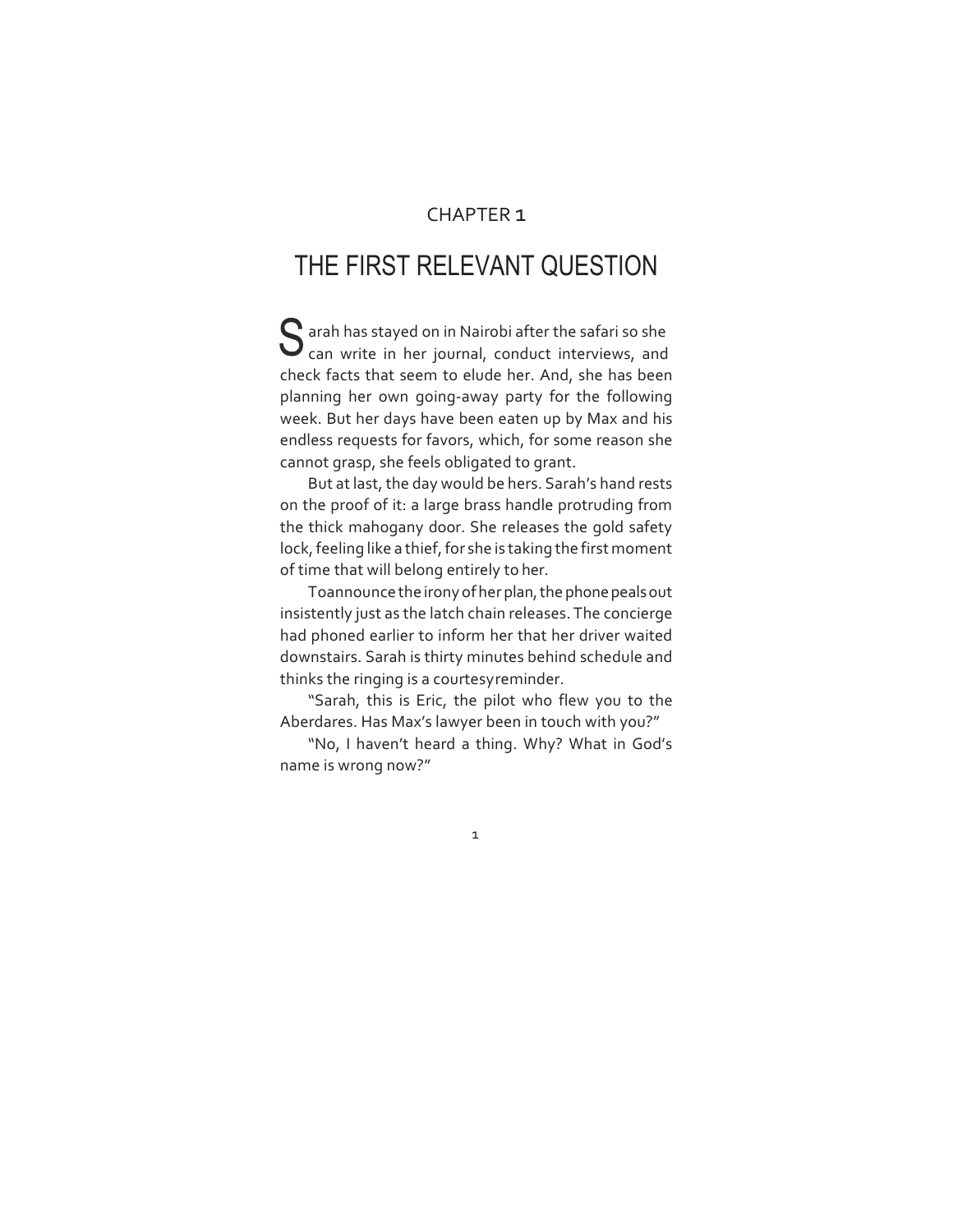Eric's lips sound as if they are pushed against the mouthpiece to shelter his voice from others. "Max has been arrested. The authorities grabbed him the minute he landed here at Wilson Airport with his group."

Sarah has already squandered her allotted time extension in Nairobi. She cannot afford another day that# ignores her purpose for having stayed on in this frantic city. "Okay, Eric. I've got a driver waiting downstairs. I can be there in twenty minutes."

"Sarah, whatever do you imagine you can do?" he asks, sounding so damn British.

She has no idea what she is going to do. All Sarah knows is that she has managed to escape her husband, responsibility, and sanity, the effect of which is she esteems herself capable of anything.

Downstairs, Moses introduces Sarah to her driver, who, like most others in her service thus far, has been given the first name of a biblical figure or American president. He is Joseph.

Joseph opens the back door of the cream-colored Mercedes-Benz, motioning Sarah inside. She declines his offer in favor of riding in front with him, a position of proximity the social norms frown upon, and which she relishes all the more for this very reason.

The driver is almost six feet tall. His frame is sturdy, as if his muscles have been hard-worked and well-tested before settling down into a strong physique. A somewhat passive face bears the suggestion of extraordinary serenity. He comports himself with self-assuredness, a quality that stands out in marked contrast to Sarah's anxiousness, as she delivers instructions contradicting the trip sheet he holds up as if it is a winning lottery ticket.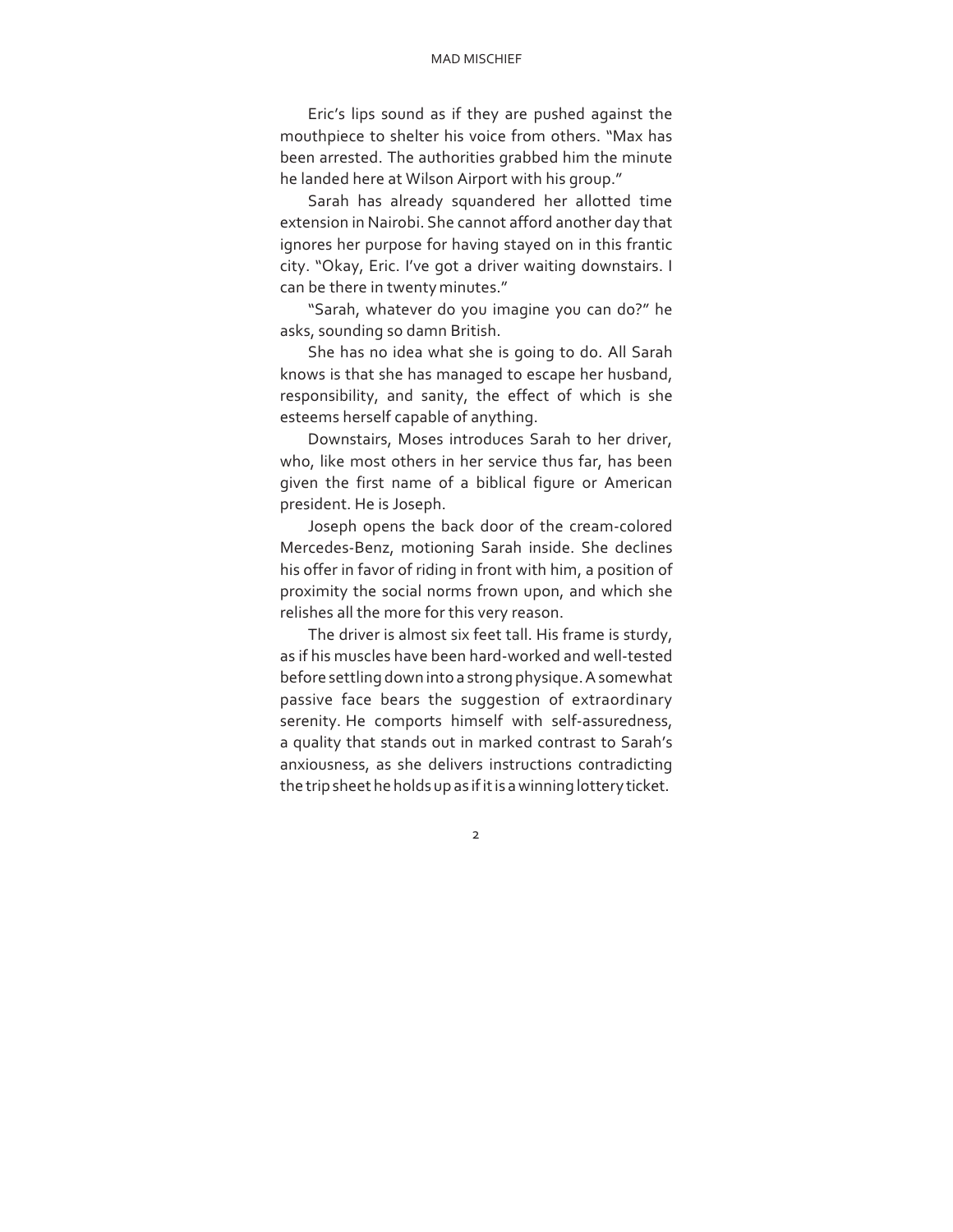"Joseph, we're not going to the museum or the library. I need to go to Wilson Airport, and I want you to get me there in fifteen minutes instead of twenty-five. Can you do that?"

"Yes, Madam. And shall I wait for your flight to return?"

"I'mnotflyinganywhere.I'mgoingtoWilsonbecause# a man's been arrested, and is, I'm afraid, in a great deal oftrouble."

"And Madam, you are able to fix this problem?"

"I don't know. It's an immigration issue involving his visa and Kenyan work permit."

"Oh, then I will help you. I have a relative at the Immigration Department. I will take good care of you. Yes, Madam, this is why I am here: to help you. And after# I am done and have solved the problem, I would like you to be my wife."

Ordinarily Sarah would have judged his remark to be impudent, but he has delivered it in far too earnest a manner to receive any reprimand. Joseph—almost angelic in his appearance of wanting to do good-defies any harsh word. "I think you are asking quite a lot for helping me. Let's just get Max out of jail before we start making any long-term plans." Sarah laughs, certain he understands her effort to diffuse his intentions.

But the imperative has shifted, for he is now pushing# the car beyond the pace of Nairobi's traffic jungle, adding to the volume of sound by his unrelenting use ofthe horn.# He steers the vehicle deftly around an overcrowded matatu minibus, dodging rusty, skeletal bicycles, skimming past throngs of moistened bodies crossing the busy streets, and creating scenes of chaos.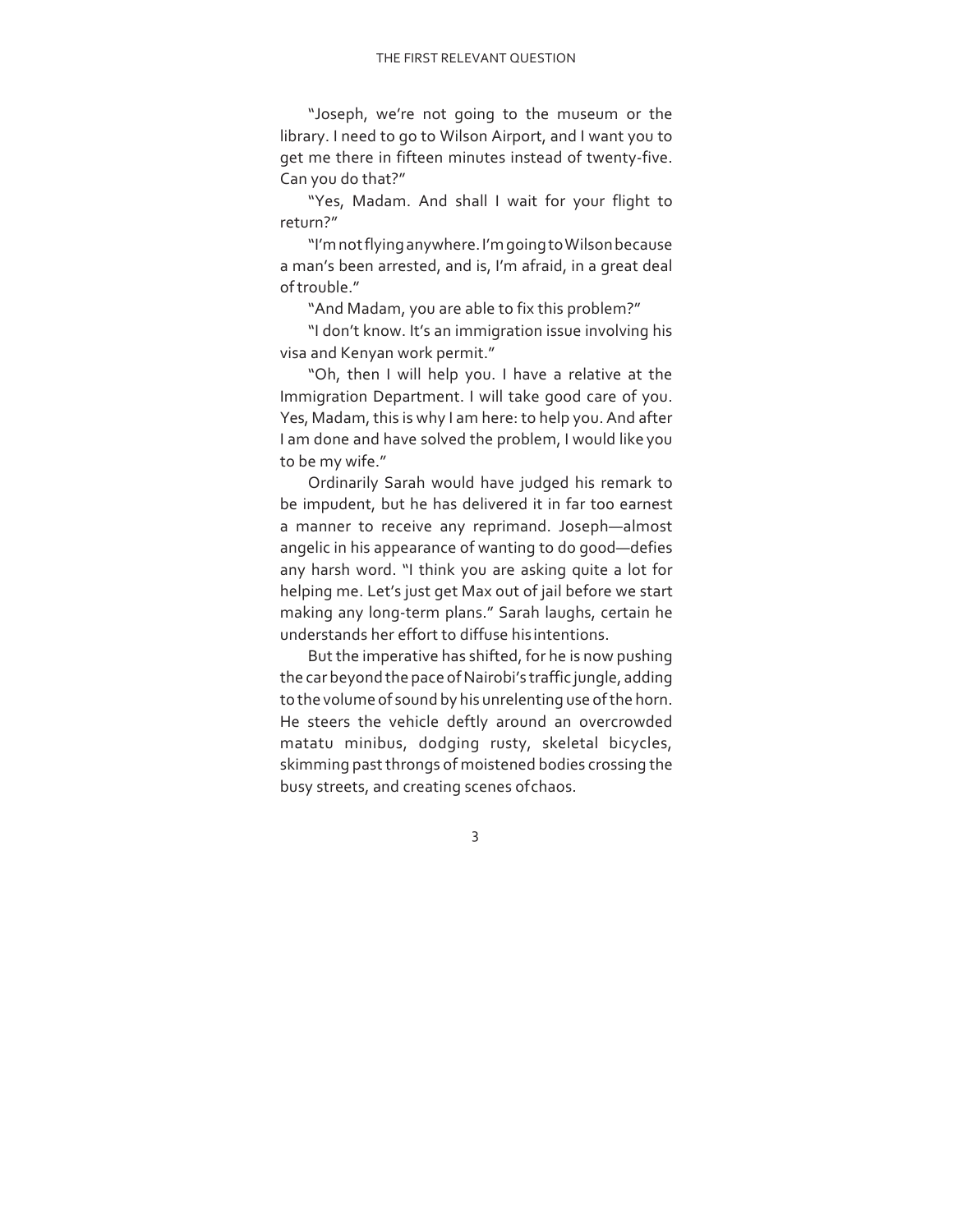The colors of countless lavender Jacaranda trees swirl together with the effusive purple bougainvillea flowers hanging over gray cement walls. Yellow-green bananas and orange-yellow mangoes are piled high on fruit stands set back only slightly from the street. Blankets of variegated green leaves cover the sidewalk. Blacks,Asians, and whites whirl againstthe tightly rigged# canvas of an intense blue sky.

Joseph is racing madly to create a tornado of blurred# color. He has understood Sarah's directions perfectly.

"This person we will help, he is your husband?"

No, Sarah thinks. Her husband is gone, and within the shocking context of this realization, she has to ask herself, "What am I doing here? Why am I forcing this gentle man to break the law, to speed along the dangerous, madly congested streets of Nairobi, to help Max, a man who has expressed such obvious contempt for me?"

The answer is the same excuse she has used to rationalize every other action she has taken throughout her life: because it's the right thing to do. "No. He's not my husband. He was my safari guide."

"Ah, I see, Madam. He is your very good friend?"

"No, actually, I don't think I even like him anymore.

But he was the reason I was able to so completely experience the areas we visited, the animal behaviors we observed, and even some of the history of your country." "I am very sorry, Madam, but I do not understand. If you

don't like him anymore, why, then, will you help him?" "Because, Joseph, he's an American citizen."

"Yes, I see. Then it is a very good thing to be an American citizen. No one would help me so much."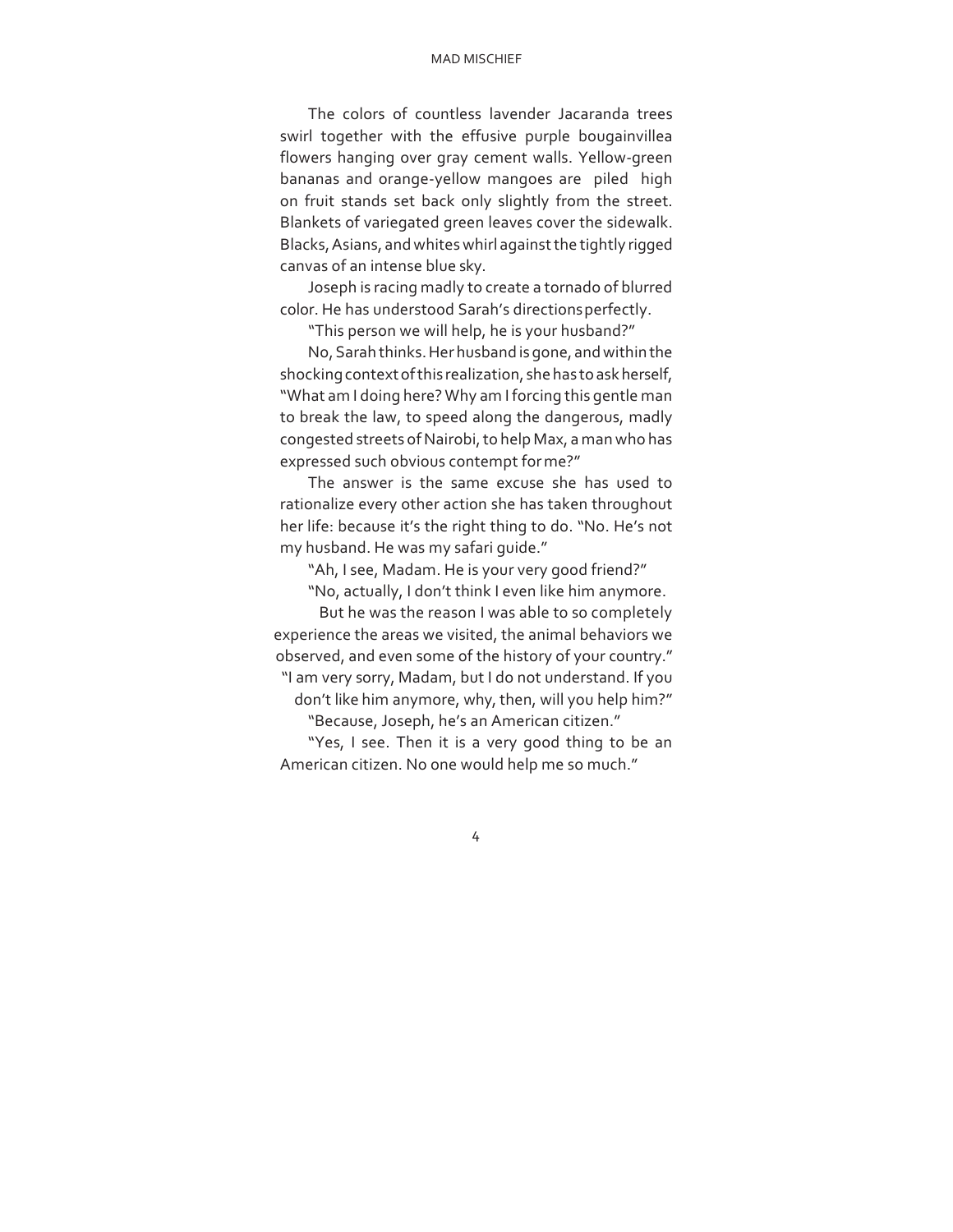There it is again, Sarah acknowledges, the persistent conviction seemingly bred into every Kenyan man, woman, and child she has encountered thus far, that everything about America is unequivocally good.

Joseph speeds past the guard gate, the car's trunk barely escaping a hard slap by the armature's red metal limb. Sarah directs him to the last hangar in the long row of gleaming, corrugated tin. Here, he screeches to a stop, scattering dust about as if trying to disguise their# arrival. This is a place Sarah has come to know over the last several weeks. Once again, she is at the home base for private charters, Kenya'sWilsonAirport.

"Where should I be?" Joseph asks before unlocking and opening the door.

"Stand right behind me. Be close enough for me to turn around and grab you, okay?"

"Yes, Madam."

Sarah spots Eric immediately. He scratches his head, as if agitating his memory to recollection. The last time he saw her, he was looking over his shoulder from the cockpit of his plane to the backseat where Sarah was putting ink to paper thousands of feet above the sprawling Kenyan countryside.

"They just left for Nyayo House with Max. They're going to detain him until his trial."

As she heads back to the car with Joseph, Sarah's heart spasms in irregular palpitations and perspiration forms rivulets down her face. Somehow she must bluff through the next crucial stage: rescuing Max. He has inspired Sarah's picture of Nyayo House-the government building housing the offices of immigration and customsduring the safari, describing it in terrifying terms.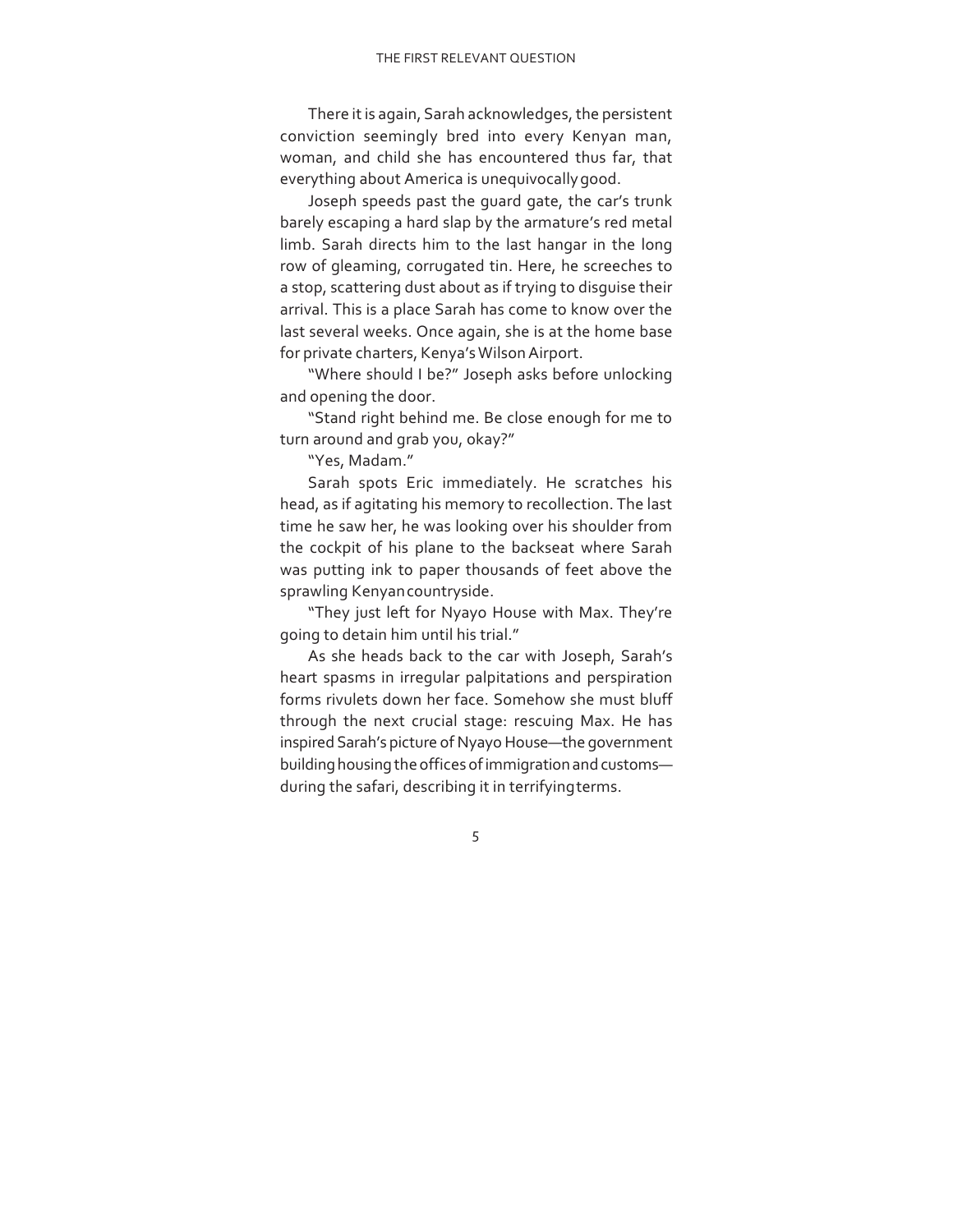With Joseph again at the wheel, the car careens around corners and obstacles, as if attempting to shake sense into her, the horn screaming for all to hear. Sarah vaguely understands that there is no rationale for her rescue of Max, but she is operating on the very edge of reason, a place where her actions make perfect sense.

Joseph's worn shoes press hard on the accelerator, his broad shoulders swinging from right to left and then back again in a ride of professional daring. He bends the car to his own will and passes every impediment in the way of his single purpose.

At last, they approach a building reaching over twenty-seven redwood stories high, emboldened by a length of granite bearing large, white, badly soiled lettering: NYAYO HOUSE, Nairobi Provincial Hall. So this is it, Sarah realizes. Nyayo House. As Max had explained to her one night on the safari, at some point in history, in the lower hold of the building, prisoners were stripped naked, beaten, and made to sufferindignities.Cigarettes# had been used to burn skin. Razors made to slash. Food and water withheld. It was Amnesty International's classic description of human rights abuse. The worst of these horrors may have been reserved for political prisoners, but it is, nevertheless, the building where Max is now being held.

Before stopping, Joseph elevates his body above the driver's seat, reaches into his back pocket, and withdraws a fat, dilapidated wallet. He fishes out a tattered business card."I'm taking you to see my cousin,Cecil. Putthis card# in your purse. When I introduce you, take it out and give it to him. Tell him you are a good friend of this man. Then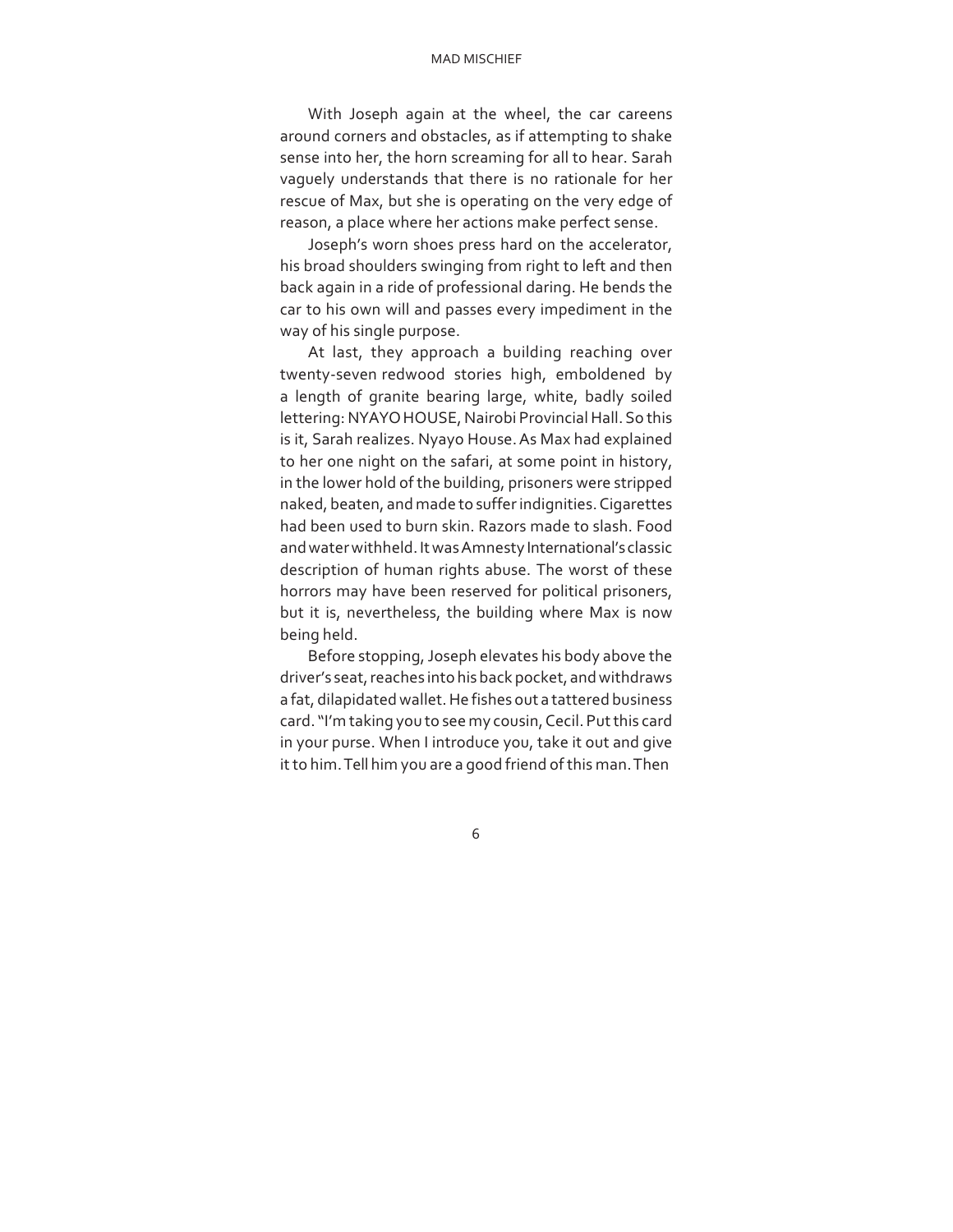he will be sure to help you. Get it back from him but don't do anything to let him see it belongs to me."

Sarah inspects the card inscribed with the words UNITED NATIONS and a name, under which bears the title "Representative to Kenya."

"Joseph, who is this person?"

"He is a man who is my friend. I was his driver and his# bodyquard for many years, a long time ago."

No parking space is available, causing Joseph to position his vehicle illegally along a wedge-shaped piece of ground adjacent to the government building's lot. He motions for the nearest policeman. When the guard appears in front of Joseph, he is given the car keys along# with a fifty-shilling note.

Then they are there, within the chamber of Nyayo House, running upstairs, turning through dank stairwells, moving past throngs of disconcerted foreigners, expatriots, black and white Kenyans. All are clamoring to be heard, their hands reaching out forcibly with fistfuls of paperwork, frayed files shoved under their arms.

They smoke, swear in their disparate languages, huddle, sweat, wear expressions of despair or frustration# or, more often, fierce distrust, as if Sarah's and Joseph's legs will take them to their desired results faster than the others might reach theirs.

At the top of the seventh floor, Sarah finds a corridor# that appears to be more abyss than hallway. The office belonging to Cecil is directly ahead. Joseph hovers a moment at the open door, saying nothing, his eyes lowered in a tactical effort to prevent Cecil from glancing up and becoming alarmed at the large, bulky intruder standing in hisdoorway.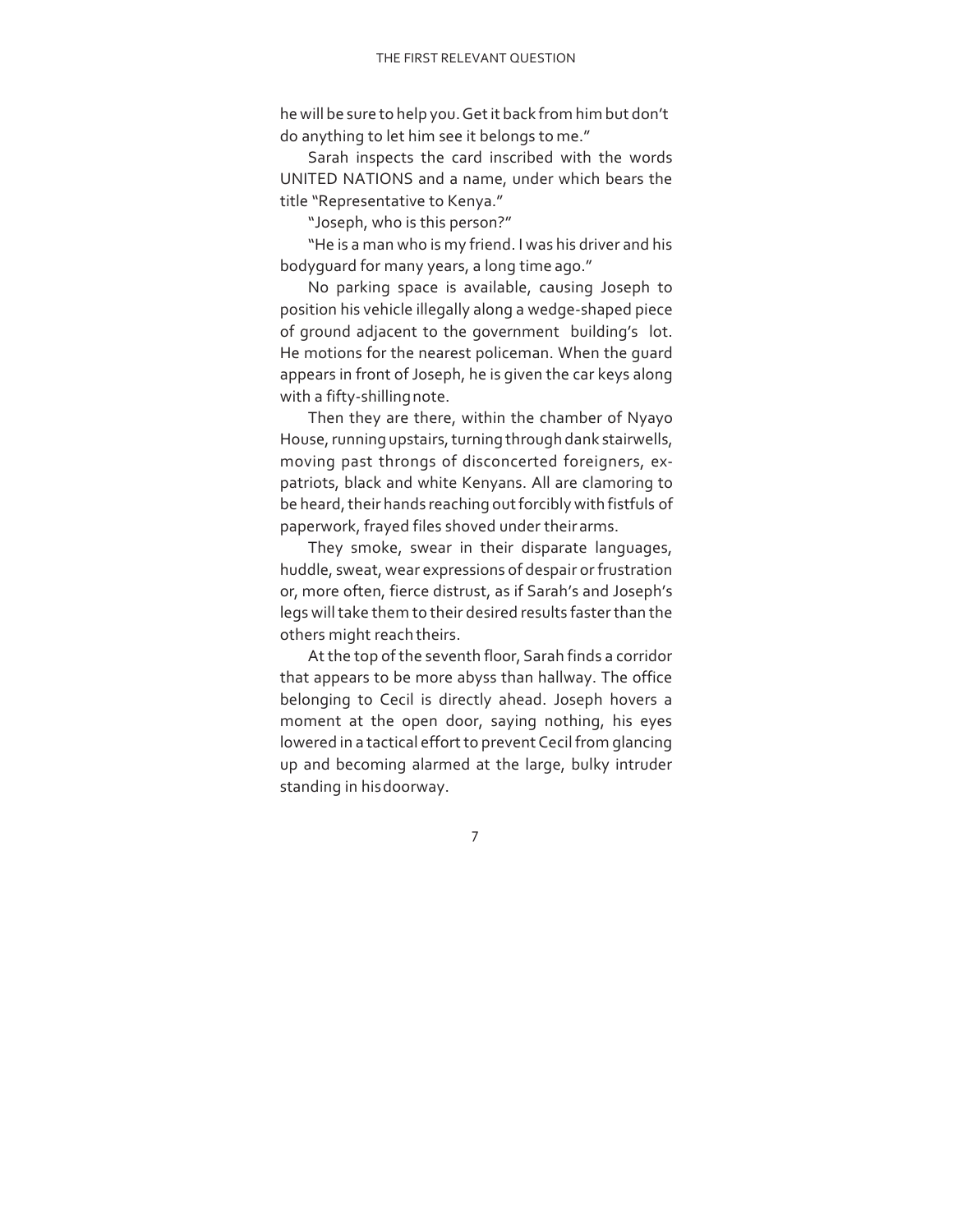Cecil finally takes notice, and when he does, there is an expression of abject surprise. Joseph begins to speak their common language. In a jocular voice, Cecil invites, "Oh yes. Come in, cousin. Come in."

Joseph and Cecil speak again, still rapidly, in the lingua franca of Kenya, Kiswahili, so that they alone understand what transpires between them.

While they banter unintelligible words, Sarah studies Cecil and, occasionally, he studies her. His pale gray pinstriped suit is contemporary and impeccable. He looks like a dandy, and yet his appearance reflects a radiance of childlike mirth, as if firecrackers in his soul were once lit and continue to sparkle. Bright teeth flash against his charcoal face, a contrast as compelling as the sun unexpectedly bursting through dark clouds.

He turns to Sarah and clasps her hand with both of his. Holding on in this personalized clench, he pumps her# arm up and down in a careful, calculated manner. "I am so very, very glad to meet you, really. Joseph, my cousin, whom I have not seen in many years, has just told me about you. I know who you are, and why you are here. I think you have nothing to fear, really. I would be only too happy to be of service to you. But, first, let me tell you what I must do. I must obtain the file on this Max person. Then, it will be necessary for me to speak to 'the# big man upstairs.' Quite coincidentally, I am about to see him soon, for a meeting in town."

With an exaggerated flourish, he picks up the receiver from the old-fashioned dial phone and brings it to his ear. In the demeanor of a man comically displaying power, he speaks words that result in a woman wearing a florid dress to enter his office, Max's file in hand.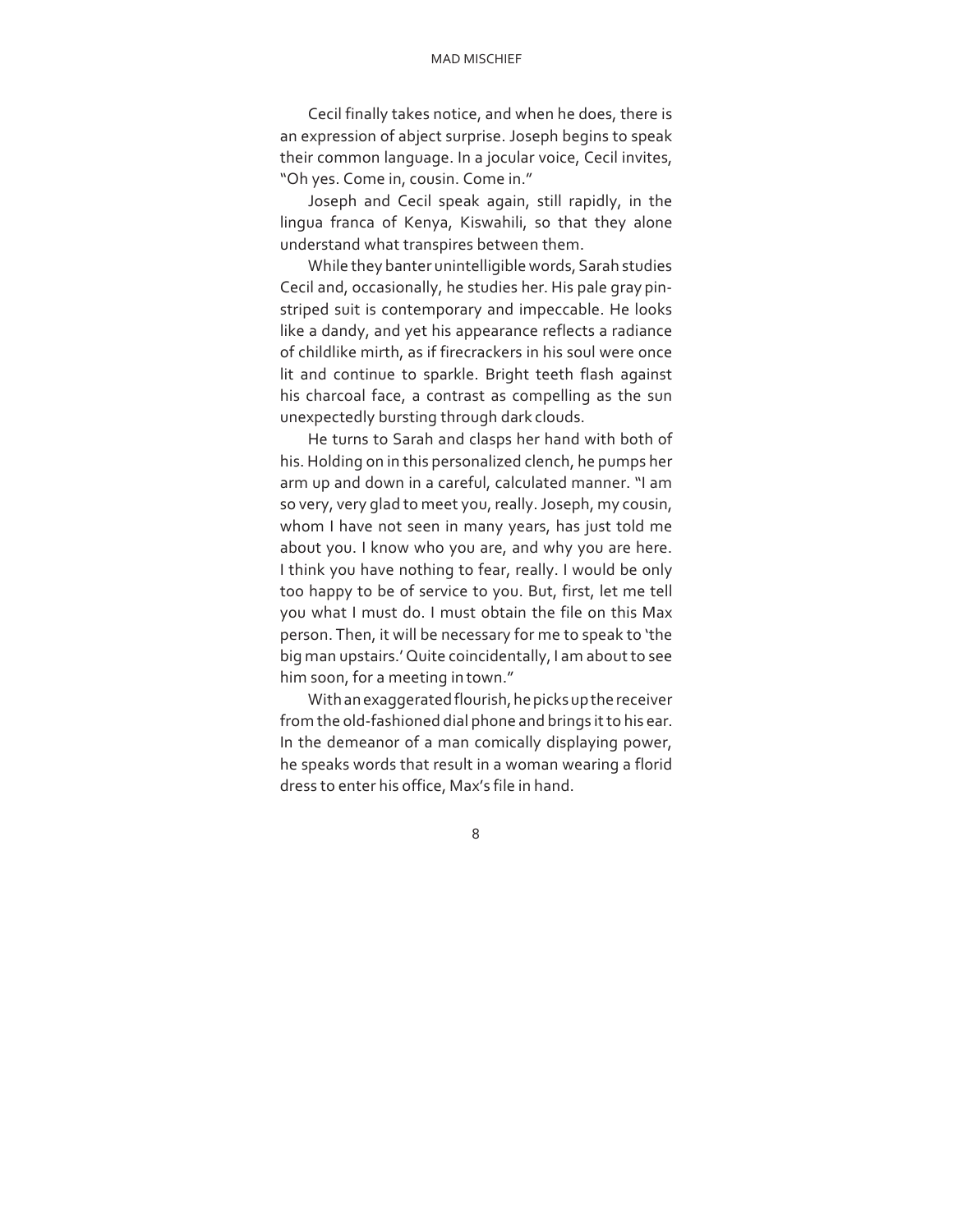Cecil asks Joseph and Sarah to step into the hallway.# He sequesters himself inside his small, functional space only to open his door a few minutes later. "I will be out for a while, so please, go to lunch. Come back in about an hour, and we shall work everything out."

Sarah realizes she has not yet given Cecil the business card. She quickly withdraws it from her pocket, allowing# him to study the implicit message.When he has reviewed# it sufficiently, she takes it back. "Could I speak to Max for a moment, just so he'll know everything's going to be okay?"

"Oh no. Max isn't even here yet. Don't worry." He skips down the steps with the file neatly packed into his black leather briefcase.

"My God, Joseph, what did you tell him?"

"Madam, I told him you are the mistress of my friend, the UN Representative. He was very impressed."

"You did what?" Sarah interrupts. "How could you have said such a thing without my permission?"

"Please forgive me, but you are an attractive white woman. He would have made this conclusion once he saw the name of my friend, even if I had said nothing."

Sarah is appalled, but his logic acts like a sharp slap across the face, awakening her to the street smarts Joseph possesses and she so obviously lacks. "Did you also tell him you want to marry me?"

"I only told him, Madam, that we had spoken of it. Shall I drive you somewhere for lunch?"

"No, I don't intend to move. Christ, if we leave and Cecil returns, he'll think we've eloped! Joseph, you stay here in case Cecil comes back. I'm going to walk around."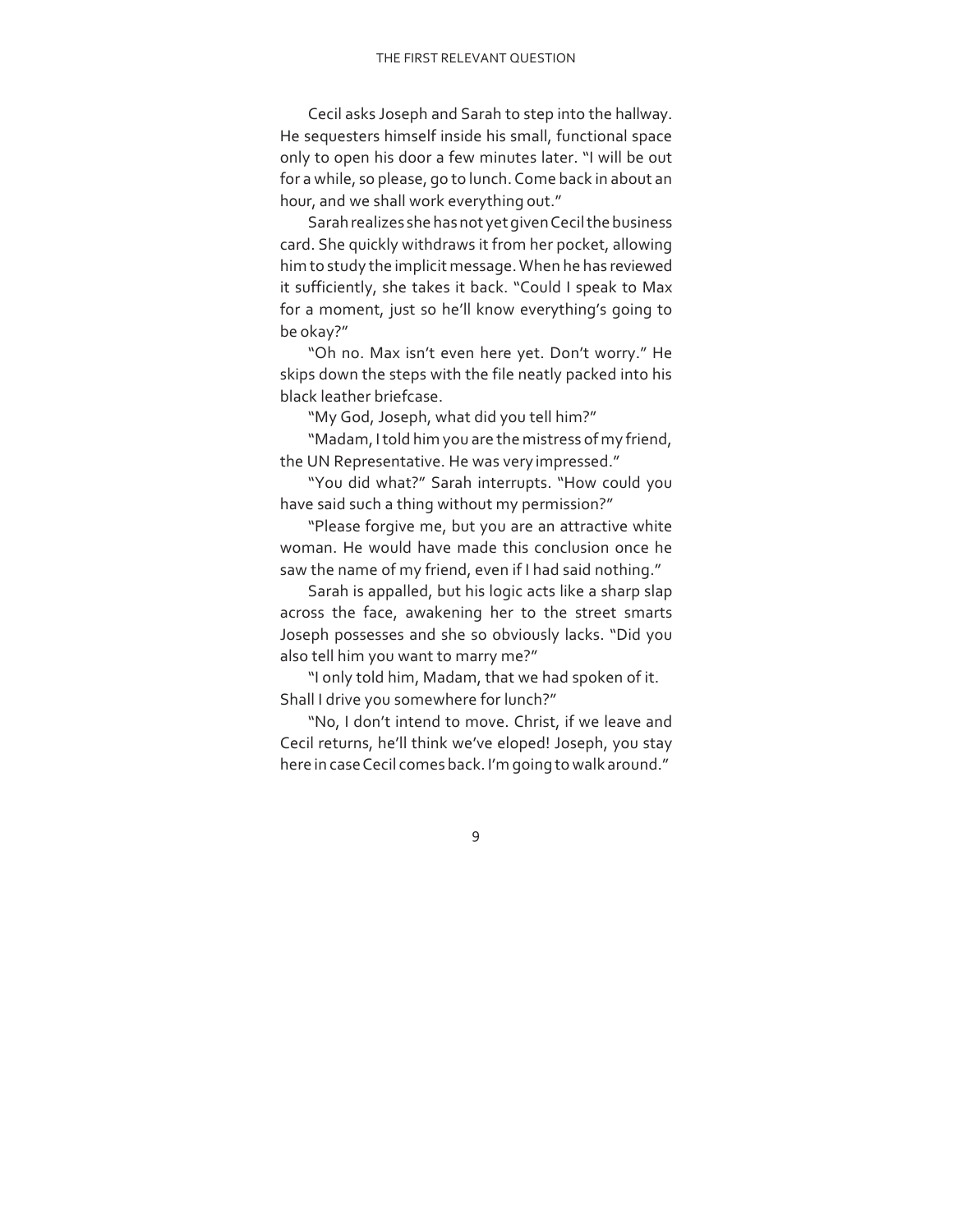"All right, Madam, but please, if people talk to you, never appear afraid. They like very much to intimidate foreigners."

"Joseph, you have nothing to worry about. In fact, your fears should be the other way around."

"I am sorry. I don't understand."

"I cannot be intimidated! If anything, you should be concerned with just how boldly I might act."

Her reply brings his first smile of the day.

As Sarah walks up a flight of stairs, a pungent ammonia-like odor fills her nostrils. When she reaches the eighth floor, she looks directly at a white plastic nameplate affixed to a door. Its black letters read: J.

Z. ONDUKO, ASSISTANT PRINCIPAL IMMIGRATION OFFICER.Underneathisasecond,blackplate:PERSONAL# ASSISTANTTOTHEPRINCIPALIMMIGRATIONOFFICER.

Onduko is the very name Max used whenever he spoke of the person whom his lawyer was endeavoring to reach. Onduko is where the bribes stop. Onduko is "the man."

Sarah opens the door to find the same professionallooking woman who had earlier brought Max's file to Cecil. "Pardon me, I'm waiting for Cecil. I believe he's gone to a meeting with your boss. Do you know when they're expected back?"

"No, you are wrong. Cecil is not with Mr. Onduko. Mr. Onduko has gone to lunch alone."

"Are you absolutely sure? Cecil told me he was just going to a short meeting with your boss."

"Yes. But they are not together. I am certain."

"Then could you tell me where you detain individuals who are awaiting their hearing?"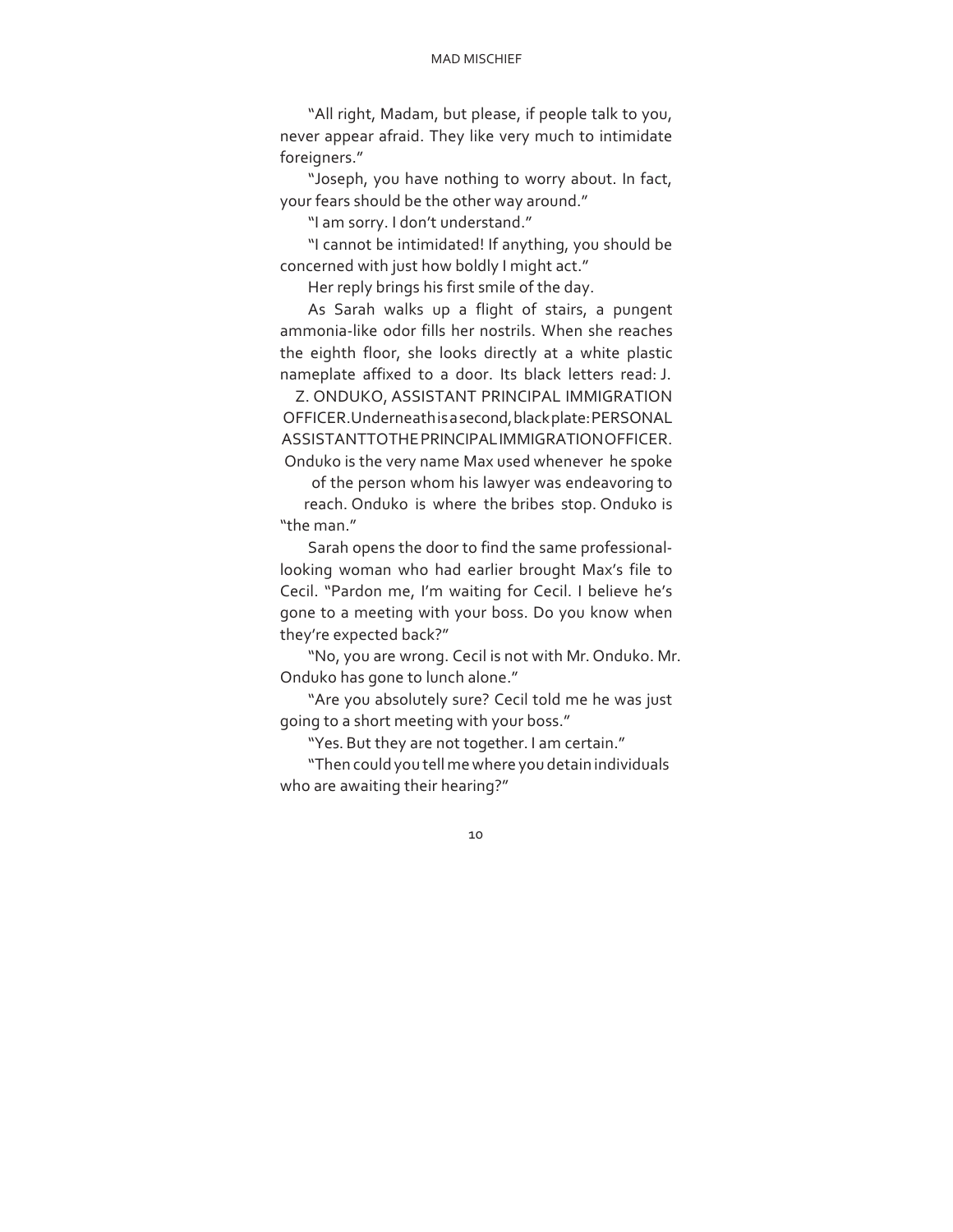"No, I cannot." She returns robotically to her typewriter.

Sarah's anger heightens, as evidenced in the clutched sound of her voice. "If I'm not mistaken, you're the secretary to the second most important man in this building, and you can't tell me where they hold people?"

She nods that this is so, and without looking up, her nails continue pecking at the keyboard, sounding like a blackbird working its beak feverishly on cheap metal.

Sarah rushes down the stairs to find Joseph propped# up, as if he is a leaning sentry, his face blank, exactly as she had left him. "Goddamn it, what the hell's going on around here? Cecil didn't go to a meeting with 'the big man upstairs'!"

Joseph looks at Sarah with the same vapid look she just witnessed on the secretary. She feels every symptom of her low blood sugar, each one ushering in a concern that she is part of a shadowy something she cannot fully comprehend. Her shaking is not fear, but anger submerged in an underfed, exhausted body. "Never mind, Joseph. I'll handle thismyself."

Joseph hears her, but his bland face makes it clear he# does not intend to reply. He stands there, an enigmatic, ebony puzzle wrapped in pressed khaki slacks and a sporty short-sleeve stripedshirt.

Sarah tries to open Cecil's door without success, then attempts the doorto the right. Locked, it shelters several# men whose voices can be heard within. With a force of desperation driving her, Sarah bangs on the door with her open hand, increasing the intensity of each thump.At# last the door opens, revealing a tall wiry black man with sick, fluid eyes, yellow in the area that is usually white.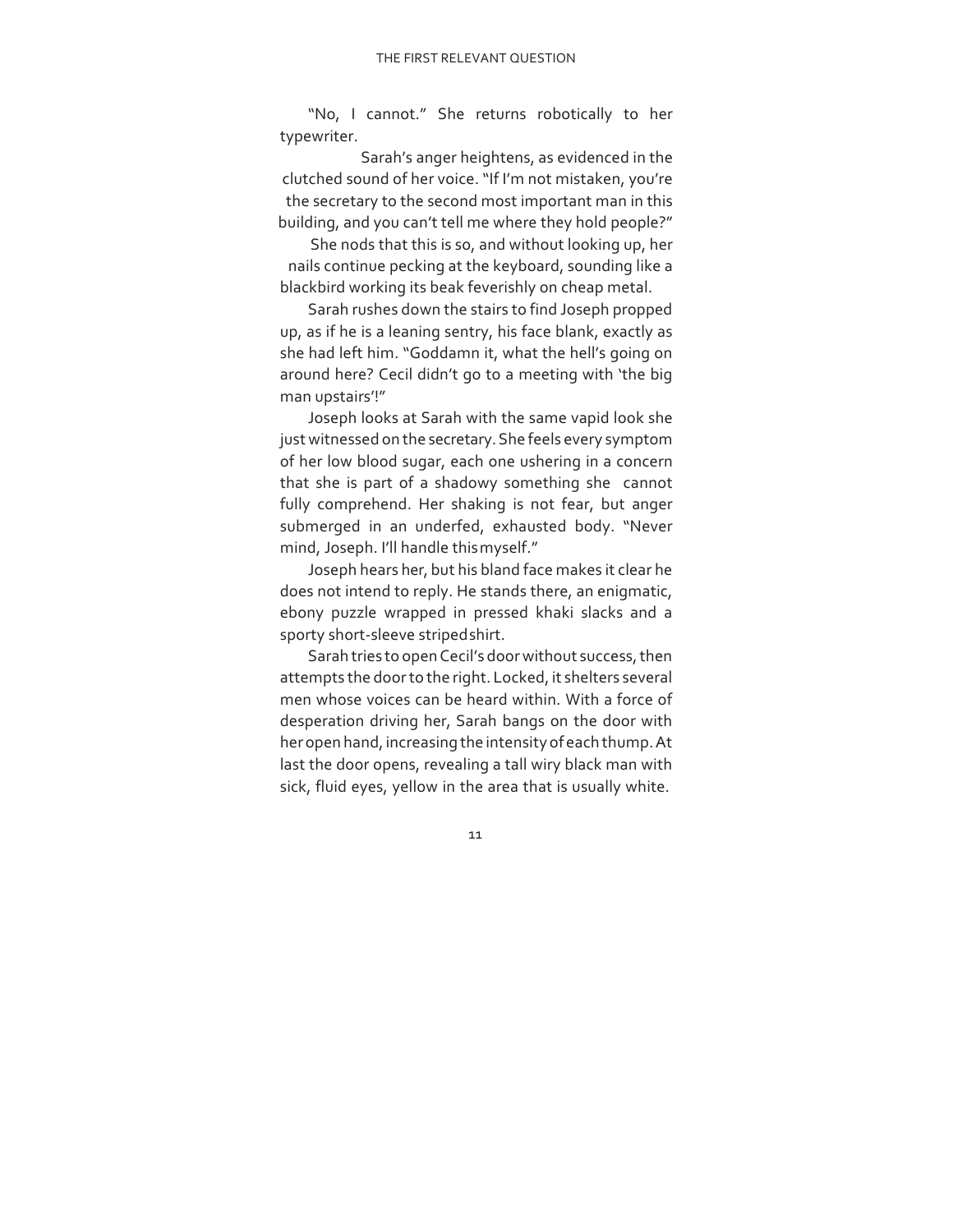His open mouth gives way to badly discolored teeth. His anger holds him erect until he falters and sways toward her. His breath reeks of alcohol. Behind him, in his small,# stuffy office, sit two other men who have taken off their suit jackets and draped them across the back of their chairs. Bent over, shirtsleeves rolled up, they are picking# from a pile of rancid-smelling French fries spread on sheets of grease-stained wax paper.

"Why do you knock on this door? Stop. It is my lunchtime. I don't have to talk to you now."

"Just tell me where they keep someone when they bring them here, before their trial."

"No!" He thrust the door in Sarah's face with a force she did not anticipate from one so inebriated.

She pounds again with both hands. Moments feel like forever until the man abruptly reopens the door. "Tell me where Max is and I won't bother you again!"

"I don't know about any Max. You are not to knock again or I will call someone to take you away." He pushes the door into Sarah's face with a finalslam.

She turns to Joseph and notices a delicate woman in# her early twenties leaving an office at the far end of the hall, locking it behind her. Sarah walks up to the young woman, gathering her shredded composure."Hello. I am# from the American Embassy and I want to visit a citizen who's being held until his trial tomorrow. Mr. Onduko said I could see him, but I forget what floor he said he was on.# Can you tell me where the American mightbe?"

The girl covers her small mouth, hiding her poor dentistry. She giggles, embarrassed at her fascination with Sarah's makeup and gold earrings, which must strike her as amusing in contrast to Sarah's stained and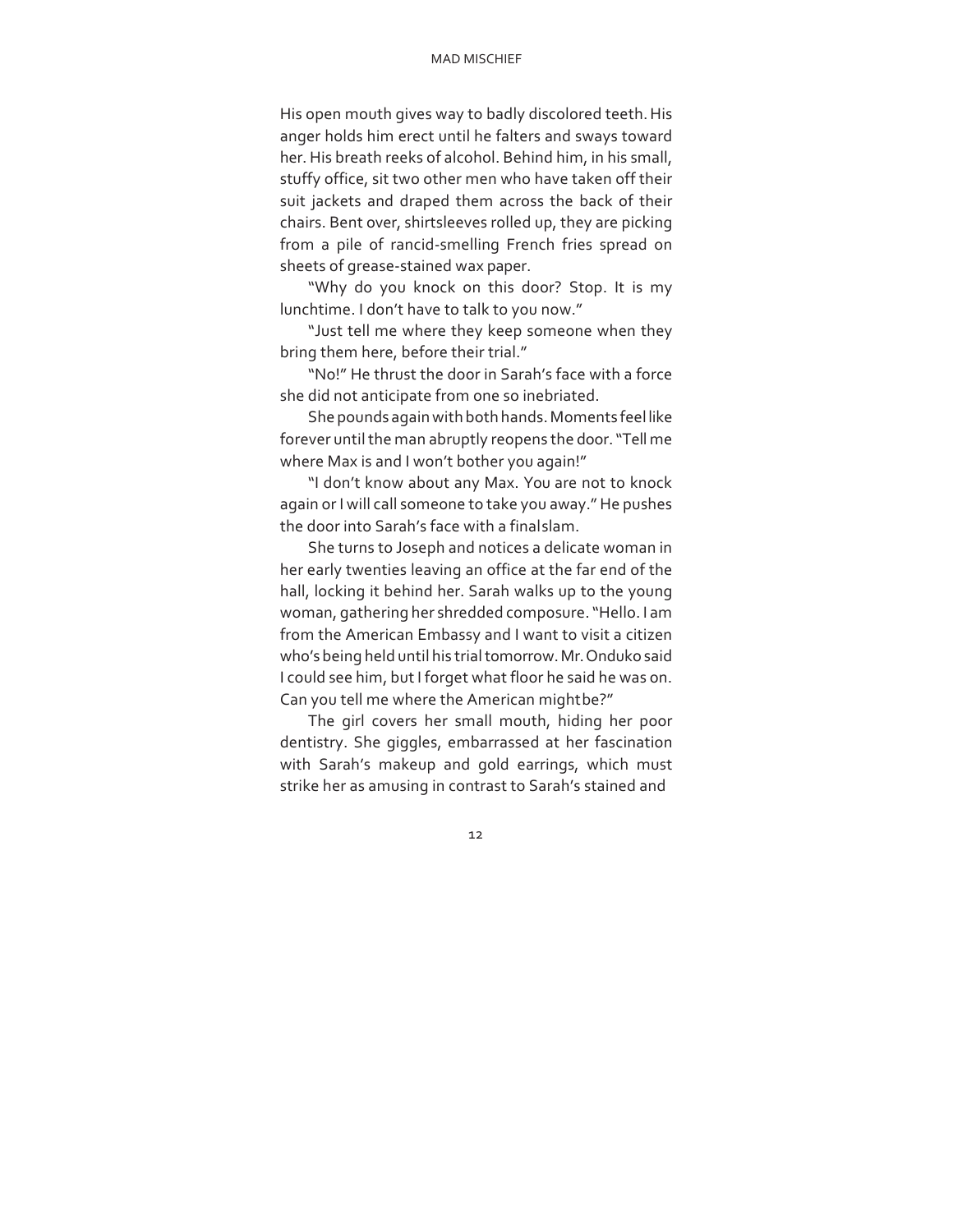crumpledsafarioutfit."Idonot knowwhichroomhe is in,# but he would surely be somewhere on thisfloor."

"Really?Thank you somuch."Sarahreturns toJoseph# who, at a distance, looks as if he already knows Max might be on this floor. But perhaps, she thinks, it is just her imagination.

"Joseph, I don't know what the hell's going on, but I can assure you that I am very much up for the game. You better think about whether you want to stick around, because I can't predict what might happen."

Joseph shakes his head affirmatively. He leans back against the wall, the slightest smile lurking behind his face.

Sarah begins at one end of the hall, shouting, "Max, are you in there?" She plunges from one door to the next, knocking hard and bloodying her knuckles.

At the very last room, at the opposite end of the hall from where Sarah started, she is rewarded by the words,# "In here."

She scans the door for a way to see him. A panel of glass at the top appears to be the only way this might be accomplished. Sarah motions for Joseph. "Put your hands together so I can stand on them. I want to see if I can reach up there."

Sarah is unable to gain the necessary height. Without words, Joseph points to the linoleum beneath their feet. She sits down and bends her head to the floor. From this lowly vantage point, sprawled out on cold prefabricated squares blotched with the permanent scars of accumulated filth, Sarah sees a hunched figure rocking on the edge of a mattress streaked with dirt, the squalid centerpiece of an otherwise bare room. Sarah's eyes are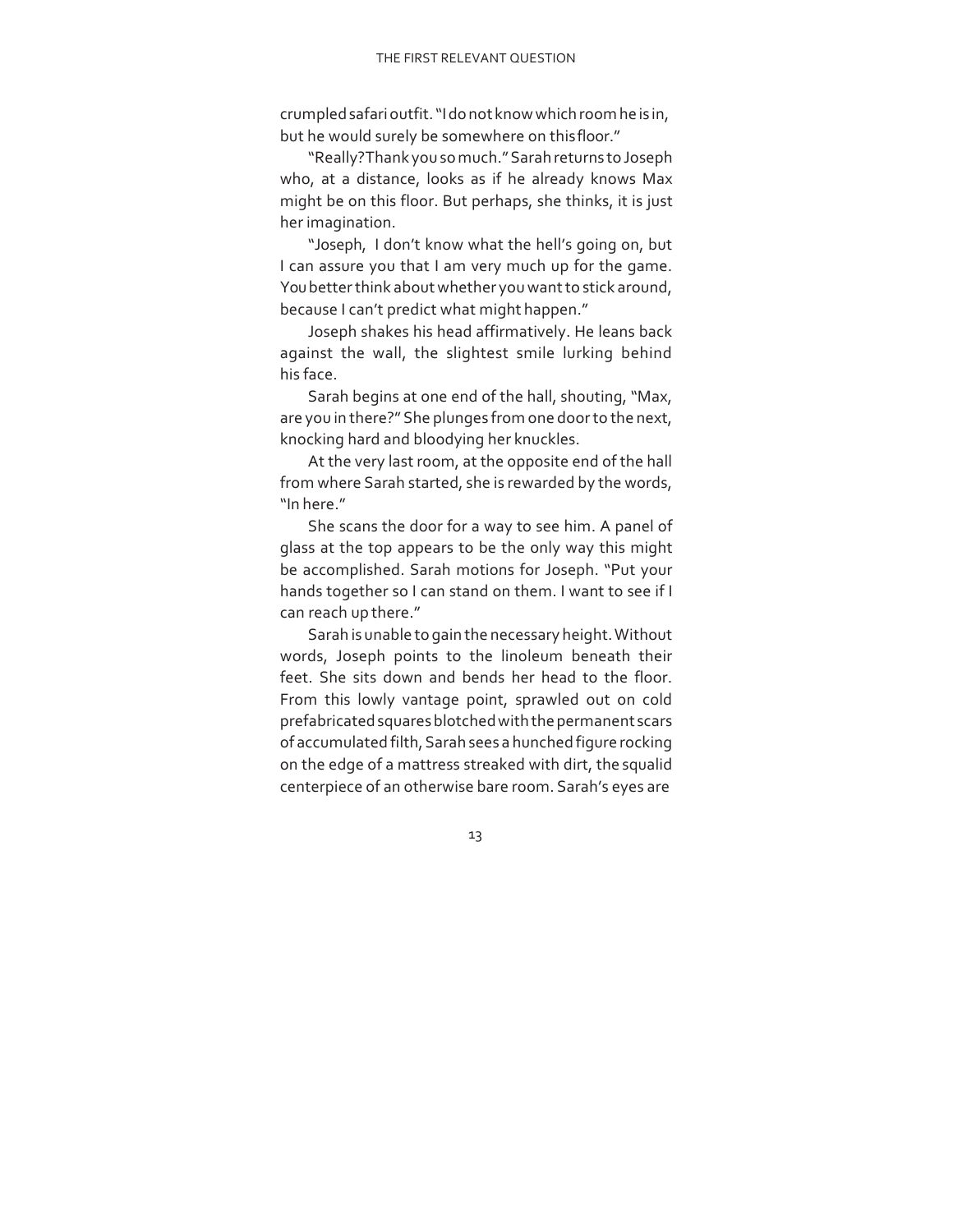drawn to the nervous, twitching fingers belonging to Max, the once supremely confident quide who conducted her private safari just three weeks before. These are the hands she remembers ably pointing out all variety of game, after which would come an explanation of the order, family, subfamily, genus, species, and subspecies.# Here are the fingers on the hands that had come together repeatedly to amplify bird calls or animal vocalizations, the hands that had wrapped around complex camera equipment in a kind of private catechism.

Those hands Sarah had known so personally now knot and unknot in pained distress. He is incarcerated in Nyayo House, the very government hellhole he has so ardently tried to avoid.

"Max, get down on the floor so you can hear me. I've# found someone here to help you. Everything's going to be okay."

"Sarah, I don't want you here pulling one of your goddamn 'wobblies.' Get the hell outta here. You're just going to make everything worse.We're talking about my# life, and you could fuck up everything I've worked for."

Sarah is not surprised. There has been little evidence of humanity toward her during the last several weeks. Unwittingly, she continuously managed to rub him like a brass lantern, always releasing the worst of his many genies.

"Thanks for the warm welcome. How could things possibly be worse, Max?Why don't you direct your anger# at your goddamn lawyer, the one who ought to be here instead of me?"

 $* * *$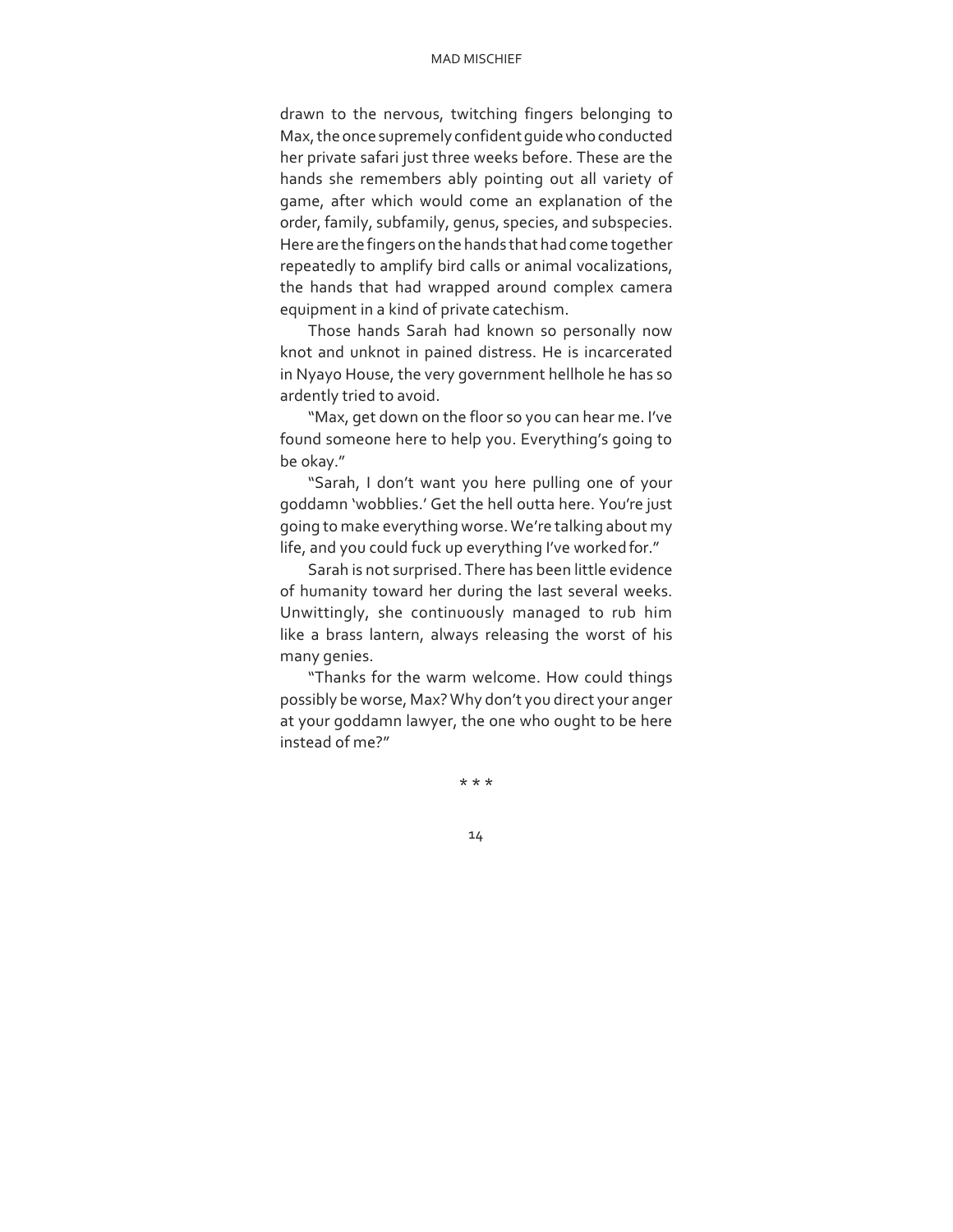First, there is just one man, and Sarah can see him clearly as he stands alone, profiled against the long hallway. But then there are more, so many that she cannot make# out where one man starts and the next begins. She is looking at approximately ten figures, each dressed smartly in suits or jackets and pants. All of them stare with hardened faces.

Together, they represent one office or another of the bureaucracy that constitutes the seventh floor of Nyayo House. They chant their recrimination.

"Go away from that door."

"You have no right to be there."

"It is not allowed."

"Get away from there at once."

They move forward, stop, and then move back again.# Sarah must subdue an urge to laugh, for each of the men# is somehow ridiculously oversized, like putty characters of evil either grotesquely stretched up for tallness or sideways for great girth, depending on the whim of whomever pulled the clay.

After a time, their individual words fuse together: "Go away."

Despite Sarah's initial rounds of controlled entreaties, then stronger, louder, wilder protestations, she is not being allowed to see Max. Her incantations continue, rising periodically over Max's repeated instructions to leave him alone, go away, and be damned to hell.

Time passes; men come and go. Even Cecil, the glib gray suit on whom Sarah had attached earlier expectations, eventually returns, looks angrily at Joseph, then bolts into his office.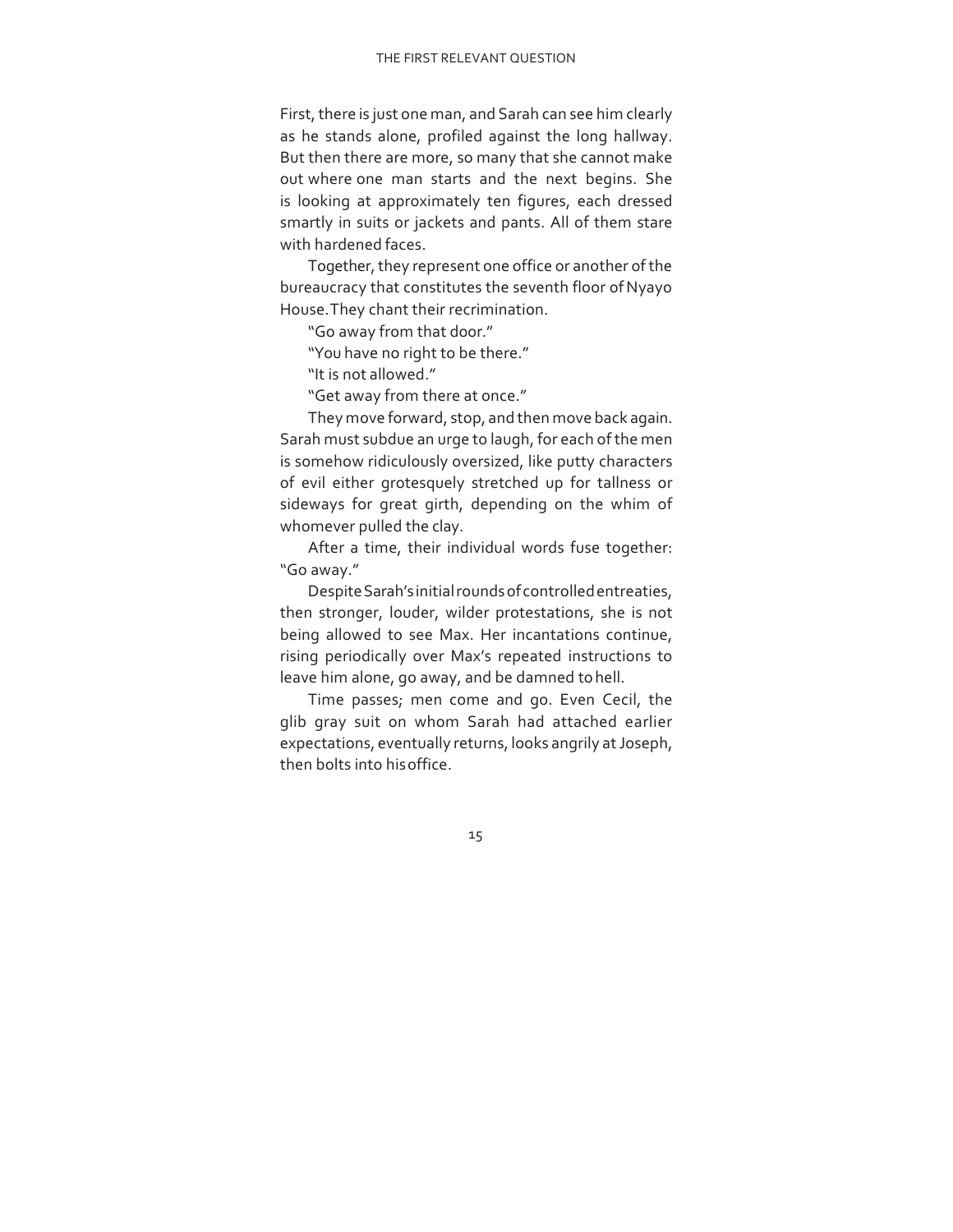Sarah screws her bottom to the plastic floor. And there is Joseph, watching her in a steadfast gaze that expresses pride, for as he has directed, his charge is not being cowed by the men looking down at her.

Sarah studies her untidy safari clothes, removes a camera from the top pocket of her shirt, and pretends to# take pictures of the antagonists before her. This is an act# calculated to incite the mob, but still no one opens the door to Max.

After goading these officials without results, Sarah takes out a cigarette and methodically lights it. She begins to tear empty pages of her journal from their spiral spine, crumbles them, and assigns them to a carefully constructed pile. She flips ashes atop the paper# heap, thus, she imagines, threatening to ignite a fire for her audience of men, one of whom finally crosses the invisible line and approaches. In a voice of heavy concern, he both states and questions, "You are causing quite a disturbance, you know. I can tell you there is going to be# a lot of trouble for you. What can I do to make you leave this place?"

Sarah looks at his young, willing face, and replies evenly. "You can do this: You can go to 'the big man upstairs,' Mr.Onduko, and you can tell him I am attached# to the American Embassy, that I am a personal friend of President Clinton, and that I want this goddamn door opened in the next twenty minutes or I will call the President of the United States. Do you understand me?" As she delivers the words "goddamn door," Sarah hits it soundly with her fist, giving substance to her empty threat.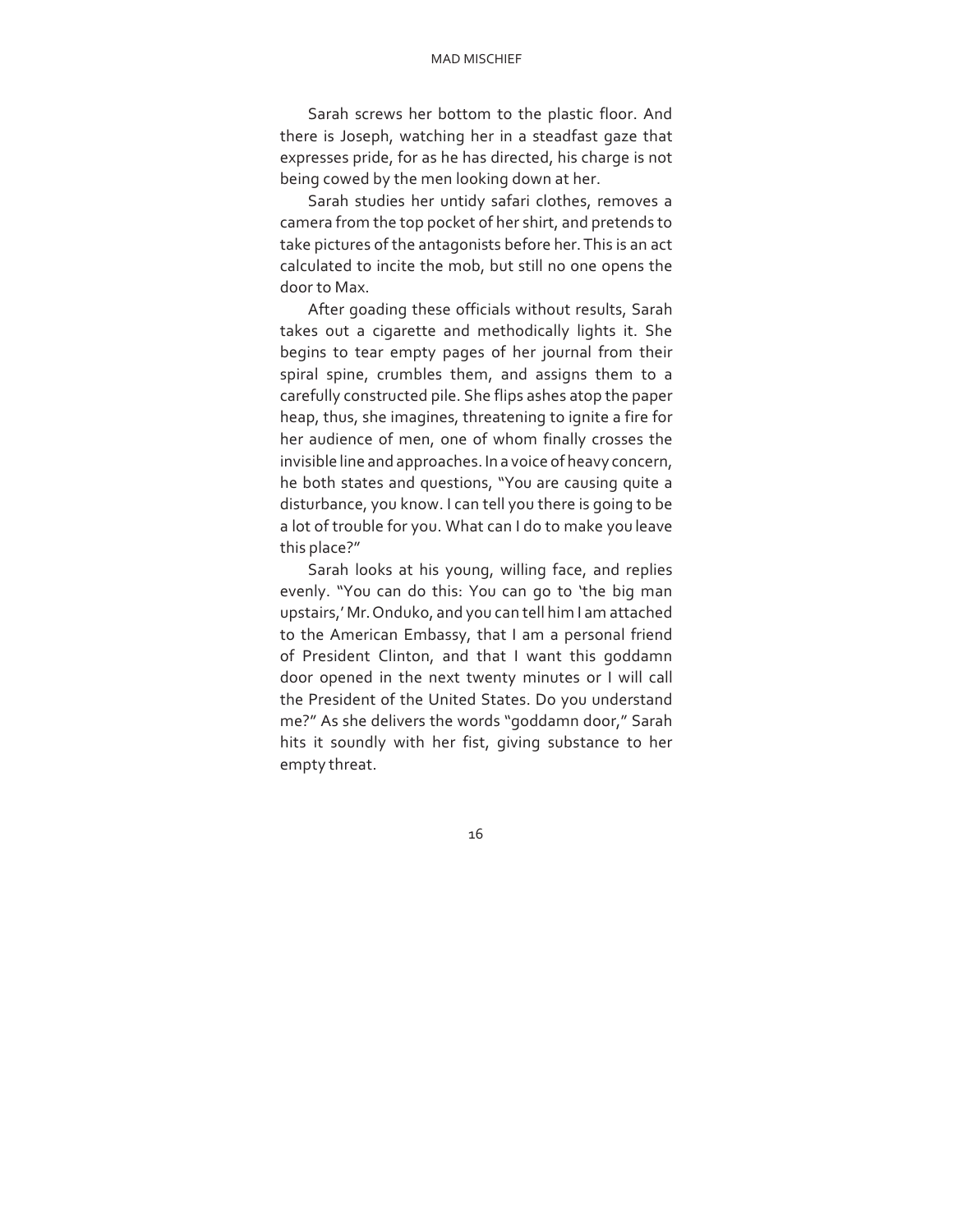The man looks at her intently and turns around; he is# heading to the eighth floor.

Sarah is fighting Max behind the door that separates# them, the faceless men in front of her. Her throat is dry; swallowing has become increasingly difficult. There is nothing to drink. She continues to drag on cigarettes, consigning their ashes to the paper pyre at herside.

Forty minutes after the delivery of her ultimatum, the biggest man of the assembly appears, and for a moment# Sarah thinks she might laugh hysterically. The man is so tall she indulges in a long, slow gaze to comprehend the magnitude of his height. This could only be "the big man# upstairs."

But it is not a time to laugh. Onduko is in a raging fit of temper, his arms flailing out in every direction, his eyes shooting off several rounds of steel-cold indignation. When he opens his mouth to talk, he disgorges questions# like the rapport of bullets from a short-range pistol. "Who are you and what are you doing here?" he demands belligerently. "Why do you risk yourself for this person? Is he your husband? Is he yourlover?"

Sarah tries to answer what Max is to her.

"Is he your lover?" Onduko demands again. "Answer me! Who is he and why are you here?"

Indeed, Sarah asks herself, how is it that she arrived in Nairobi with her husband, her health, her sanity, and her journal, and now finds herself alone, sick, and quite mad, throwing out insults and infuriating officials.

Why, she wonders, is she risking her life for Max, who has so adversely affected hers? Although she is barely able to think clearly, the shadow of an answer forming around the edges of what is left of her mind suggests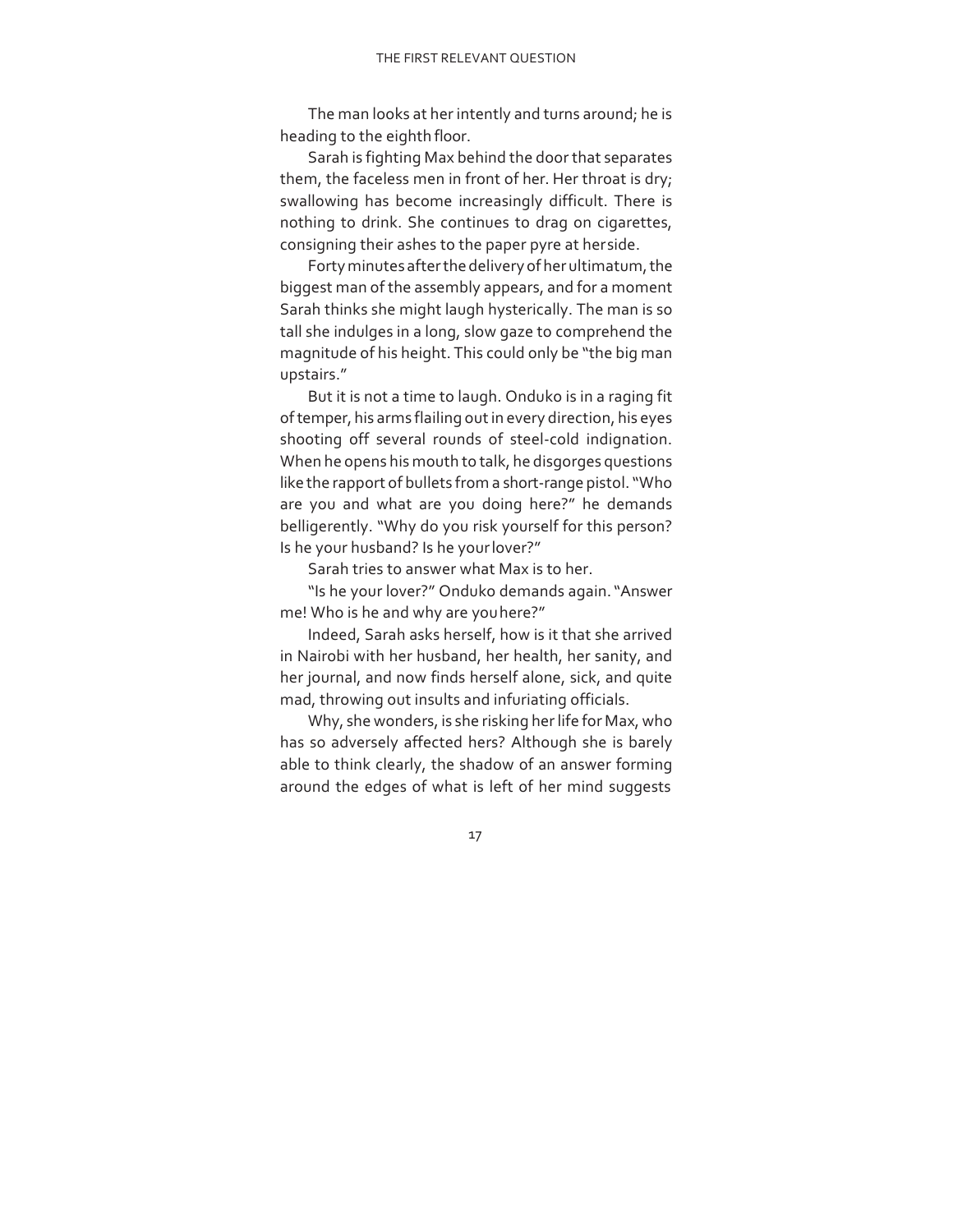that all her life she has been a caregiver, ministering to the real or imagined needs of others.And that is why she# is here now.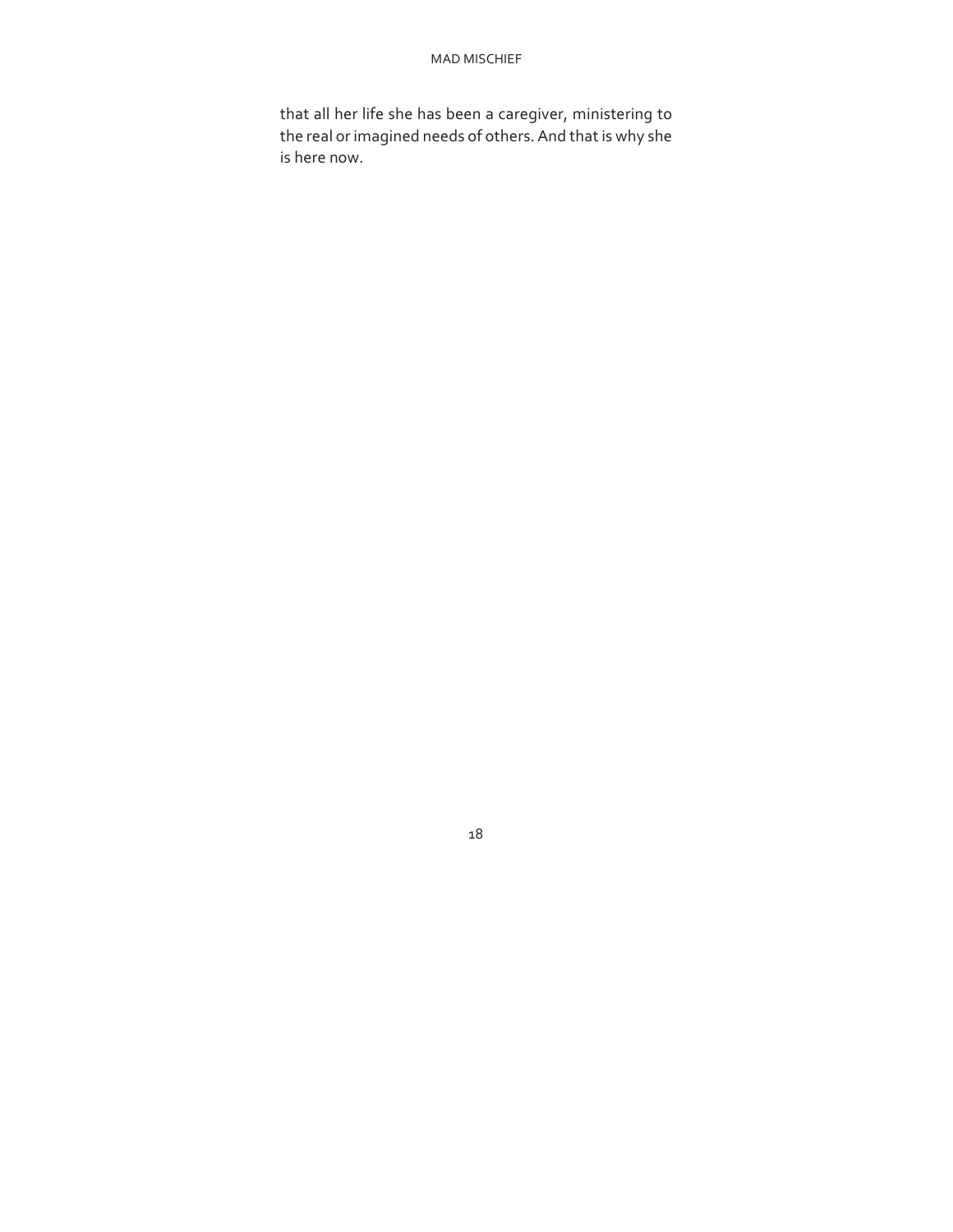### CHAPTER<sub>2</sub>

# THE TEMPLATE

Sarah's mind time-traveled to the stretch of the Serengeti where the scents of nature allied to perfect intoxicating perfumes. Confined as she now was, she could only inhale the stench of *human(waste.*

*She reflected on the animalsthat had looked upon( her in varying degrees of assessment. There was*  $no$  hatred in them such as that which now bore *into her from the suited men held at bay by an invisible force.*

*Where( there( had( been( endless( openness,( now(* there was only the narrow passageway of the *building with its bureaucrats. Flickering florescent( lights(replaced(the(bygone(blue sky.*

*"The Big Man"interrupted her flow of memory. He(* bent over her as if he might strike her. Even then, she could not bring herself to care. Had he dared to do so, she only knew she would slap him back. Such was her false sense offearlessness.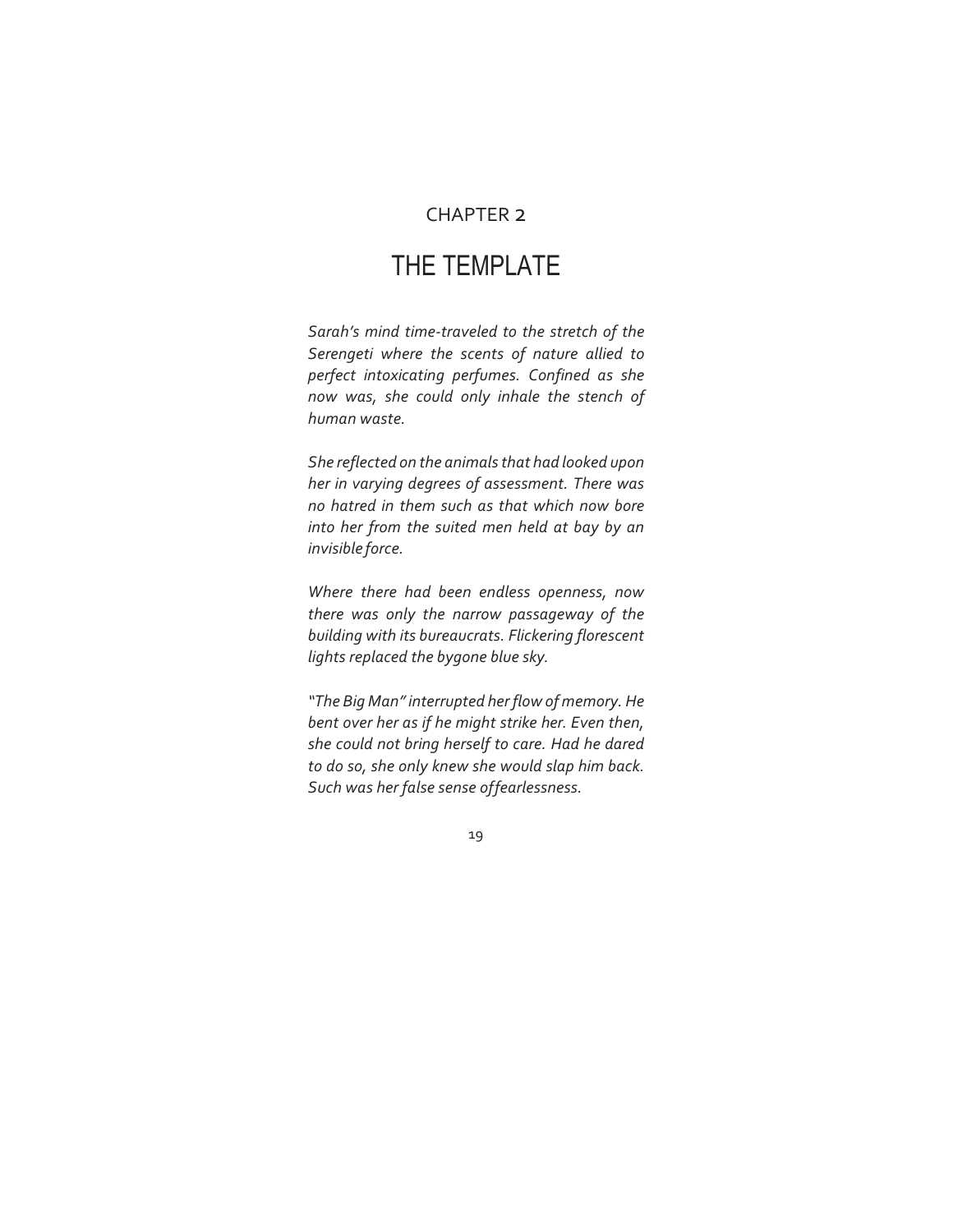$* * *$ 

 $\mathbf S$  eptember 1993, several months after meeting Max  $\blacktriangleright$  Einfield and hiring him for their private safari, Sarah and Peter deplane at Kenyatta International Airport in Nairobi, Kenya.

Claiming their possessions at the luggage platform, they take their first steps into East Africa, each of them carrying the maximum-weight twenty-five-pound duffel bag on one arm, Peter with his camera in his free hand, and Sarah with a small blank notebook inhers.

It is 9:00 AM and already the effect of the intense equatorial sun has rendered the building's fan system useless. Outside the steamy, frenetic Immigration area, Max stands restlessly, trying to pick out of the crowd two faces he saw only once, monthsearlier.

Peter calls out Max's name, bringing him and his exaggerated smile immediately to their side. Max slaps Peter fraternally on the back, welcoming him to Kenya. He removes the weight from Sarah's shoulder, greeting her with a stiff one-armed hug and a sandpaper kiss.

"God, am I glad I found you. Your travel agent didn't give me any information except the airline. No problem, though, I figured it out."

They have only just arrived and already Max has secured their gratitude with the same diffidence as a porter matching suitcases to claim checks.

 $* * *$ 

Clean and rested, Max, Sarah, Peter, and a second imposing couple stand beneath the porte cochere of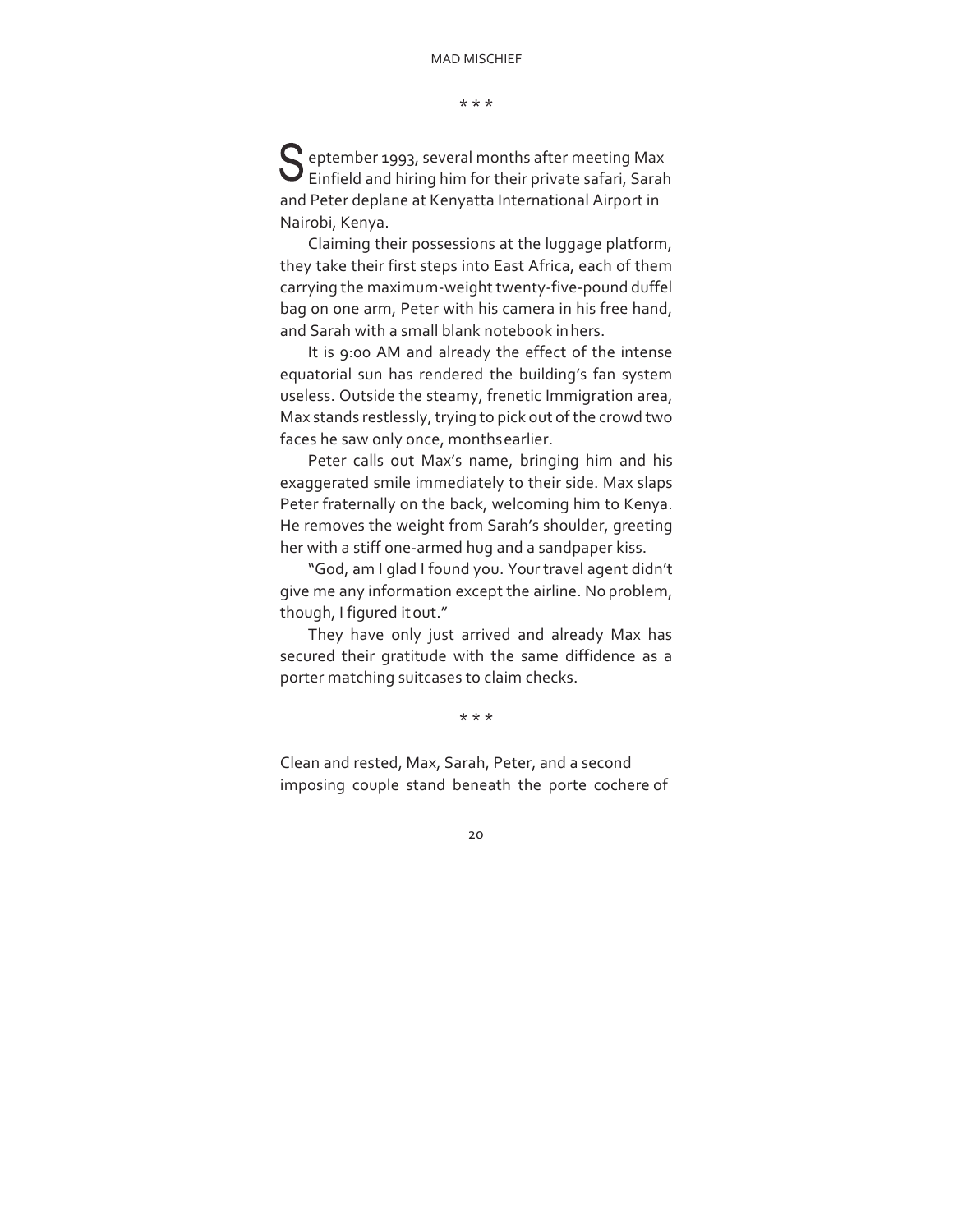### THE TEMPLATE

the historic Norfolk Hotel, a relic of colonial times, with

public and private rooms stiff from history, tradition, business deals, romance, and gossip. Right now, there is no opportunity for Sarah to contemplate the past, for the antiquated London taxi whistled out of traffic by the transportation captain putters its anxiousness to be off.

"Are you ready?" questions the man dressed in green livery.

"I was born ready!" Max responds. He will ride shotgun alongside the taxi on his motorcycle.

With the taxi door opened, the four enter, sitting on the edge of sun-parched leather seats. The taxi's first gambit is a quick U-turn and then a brief jolt to the end of the street. The taciturn driver turns again, making his way into the heart of the jumbled-up downtown area of Nairobi, a place of incongruities, where each sight stands alongside its definitive counterpart.

Sarah peers out at a freshly washed black Mercedes reaching the stoplight just inches ahead of a splintered wooden cart pulled by a dust-coated black man whose frame curves downward, his eyes fixed on the buckled pavement beneath his callused feet.

The hands of the other drivers on the street apply pressure to their horns, blasting loudly in protest of the unmoving traffic. These sounds compete with the urgent voices of mothers laden down by one or two babies strapped to their back, maneuvering between children and elders who are begging, and momentarily grateful, for anything their solicitations produce. Venders scramble to sell one of their innumerable trinkets.

An armed policeman can be seen apprehending a small child whose companion has jumped on the back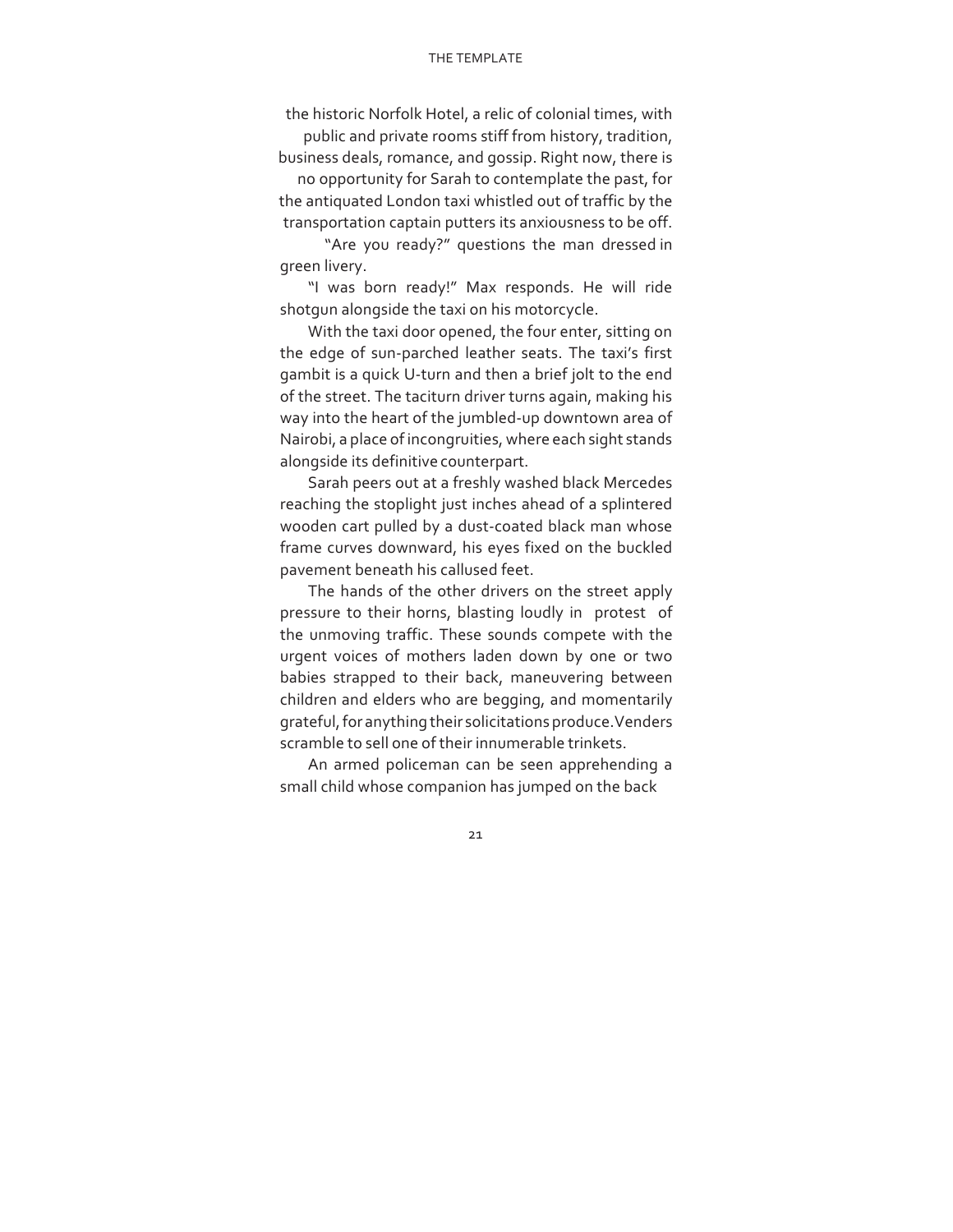of a white woman, tearing a chain from her neck and making off with it.The child, judged to be an accomplice,# lies crouched under the raised stick of two uniformed men who have witnessed the attempted robbery.

The driver explains, "We don't want crime. It is very bad for tourism. I should not have come this way."

"But why must they beat a child like that?" Sarah demands to know.

"Oh, the child? He would only sell the stolen necklace and buy glue to sniff behind some building. He will die anyway, and probably very soon."

Others in this kinetic picture take a few shillings in exchange for something tangible. The sale of Chiclets in colored boxes appears to bemonopolized by children with pronounced deformities. Able-bodied teenagers rush cars at traffic signals, eagerly hoping to sell yesterday's newspapers and week-old magazines at a steep discount. Headlines scream of brutal killings, kidnappings, bold robberies, surprise attacks, and political strife, while visitors leaving for or returning from their safari look out# in bewilderment from behind the closed windows of their air-conditioned tour buses.

Corporate advertisers hawk their products from billboards, cinder-block structures, and the side of buildings. Philips, General Electric, Coca-Cola, Pepsi, Gillette, they are all here, waiting to pass off merchandise that Sarah will learn has little or no remaining shelf life, flowing through distribution systems comprised almost exclusively of white men.

Old-fashioned storefronts stand in formation alongside modern edifices, like defeated militia unable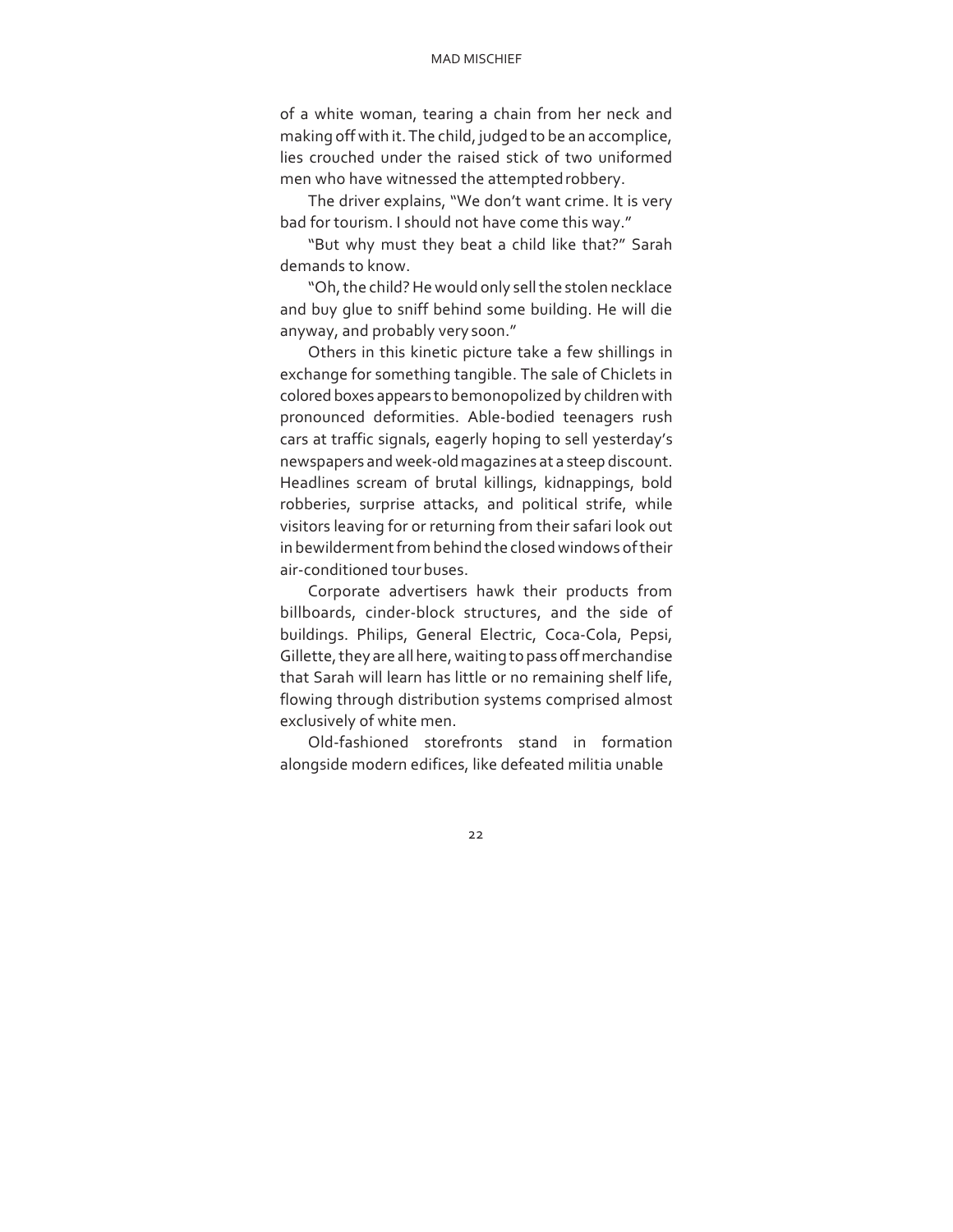### THE TEMPLATE

to pass inspection, with their faces of deteriorating paint, bones of broken bricks, and eyes of shattered glass.

The neo-cosmopolitan skyline starts to light up as numerous small bands of homeless people begin the nightly ritual of igniting fires in the city's parks, creating a source of heat against the coming cool of Kenya's night.

In the midst of all this activity, boys and young men are seen leaning on crumbling walls, sitting upon cracked# curbs, or standing on the sidewalk against a building, causing a pattern of irregular dark stripes. Here are once# hopeful men, gone from villages in a quest for jobs and a desire to work in a city that is without sufficient means to employ them.

And on every block, Askaris, drab-green-uniformed figures, wearing dark olive berets pulled low and clenching longwooden batons orrifles, can be seen.They# are poised to deter the crime awaiting any opportunity within the jagged pieces of this scrambledscene.

Altogether, Nairobi is an energized dichotomy of past and present, a strange cavalcade of mixed messages# daring the foreigner to understand. It discharges energy capable of igniting a flame. Sarah is aglow. She is falling passionately in love with this city. Falling in love in the way one does when infatuation is sudden, inexplicable, because of a look, a sound, a fragrance, a gesture striking and combusting without reason or logic, just love for love's sake.

The seduction is interrupted when the cab stops in front of a whitewashed building with windows spilling rusty orange stains.

 $* * *$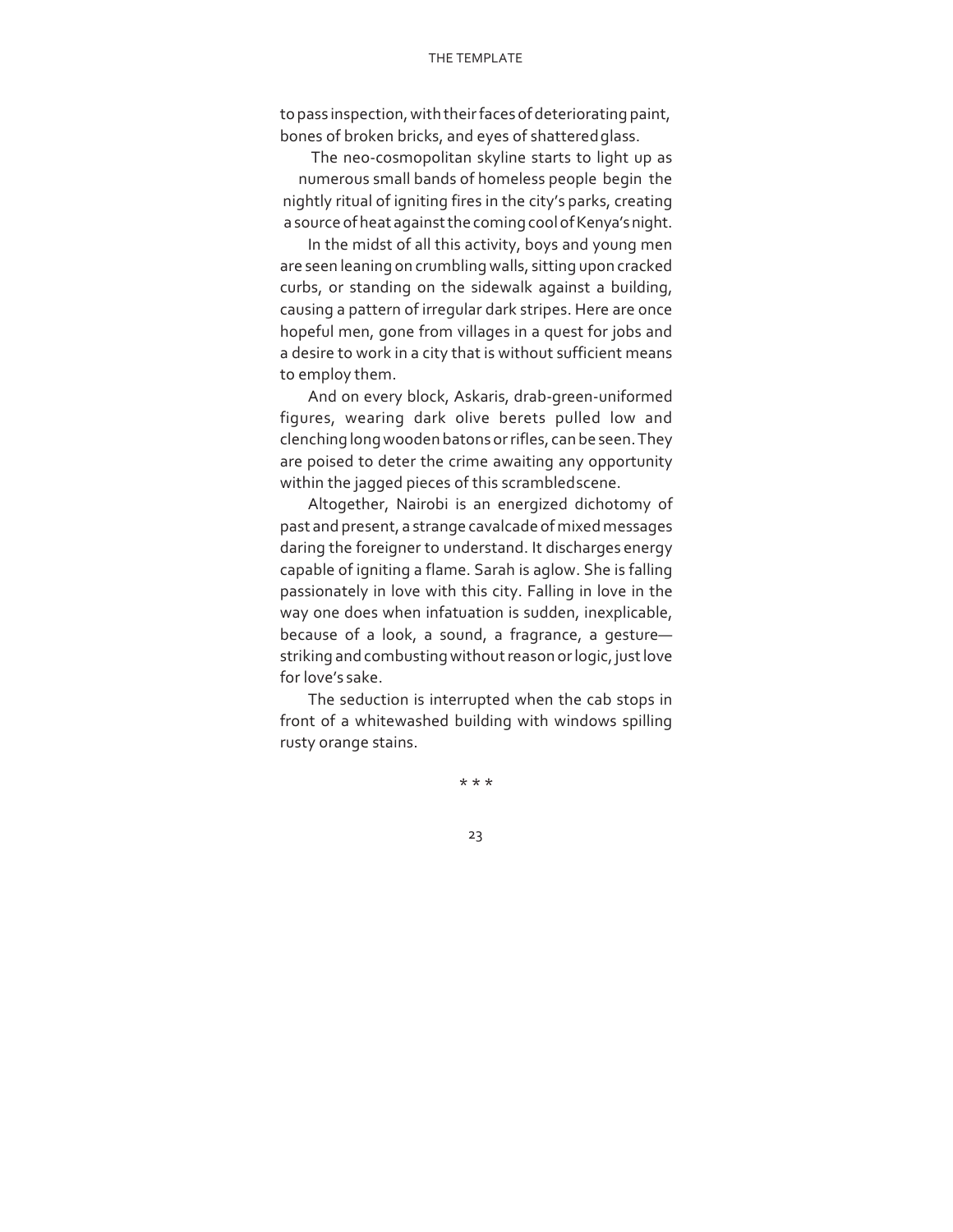The group arrives at the Haandi restaurant, named after a cooking utensil with a concave bottom for the even distribution of heat. Peter has selected this place for dinner after carefully reading from an assortment of guidebooks.

The room is filled with sophisticated locals, businessmen, politicians, and Asians and their families, all glancing about, occasionally casting eyes upon the open kitchen and Indian clay ovens. There is a swirl of turbans, beards, long black hair, bald heads, fair- and dark-skinned patrons, sarongs, safari outfits, suits, khaki slacks, and words spoken in foreign tongues. Smells of curry, herbs, and ground spices hang pungently in the air. Tea is passed at tables, oils sizzle, and waiters move about with specialties in covered dishes.

Max follows the maître d' to a table in the very center of this rich Punjabi cuisine. It is only now, after the challenge of ordering, that there is time to settle in, to learn more about Max, the plans for the next two and a half weeks, and to become acquainted with Thad and Julia, who have become Sarah and Peter's last-minute safari companions.

To Sarah, the couple appears especially dramatic, with their tall muscular bodies and fresh-faced good looks, as if nature had a special interest in how they were portrayed.

Sarah judges that Thad is above six feet tall and probably weighs in at well over two hundred pounds. His head juts forward so as to hear every word. His ears look like a pair of catchers' mitts, making the sentences of others into baseballs each glove reaches out to catch. He has the appearance of a yuppie poster child for the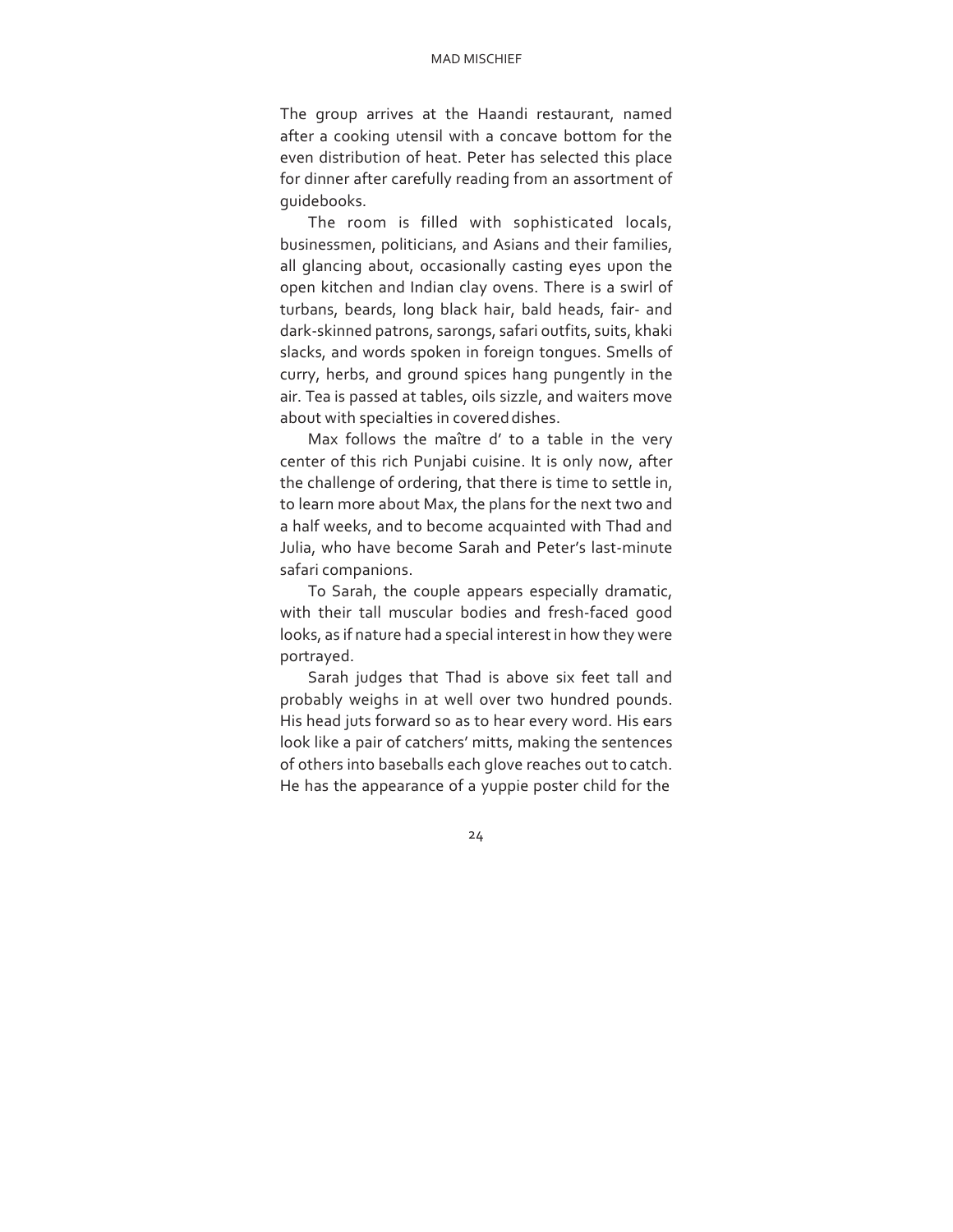### THE TEMPLATE

forty-something success story that he is. The group soon learns that he has the financial means to indulge in offroad biking in the summer and downhill skiing in the# winter. He drives a sport-utility vehicle when he could well afford a Porsche, even if his large physique could not.

He grins gamely and makes onething clear: extracting# the full measure of the days ahead is his single objective. His Nordic blue eyes hold a steady, animal-like alertness, conveying an acute concentration that Sarah judges will# be expertly deployed during the safari.

Inspired by Thad's powerful physique, light blond hair, stubble of a beard, and newly purchased safari clothing, Peter has already begun to address him as Indiana, short# for Indiana Jones.

Julia, Thad's girlfriend, is in her late twenties. She is tall enough to look him directly in the eye, and blessed with classic good looks that are emphasized when she removes her oval tortoiseshell spectacles and releases shoulder-length blond hair from her thick ponytail.

She exudes a charming naiveté and appears eager to please Thad, but not, Sarah guesses, at the expense of erasing herself. Bereft of all pretensions, Julia unabashedly refers to the safari as her first "serious trip." Thad states for an invisible record that he was once divorced, noting that he is inclined to maintain the status quo. Julia shakes her head as if it is a neck exercise she has become accustomed to doing. They appear perfectly suited, but for their differences on the matter of matrimony, which will often be in the margins of what they say.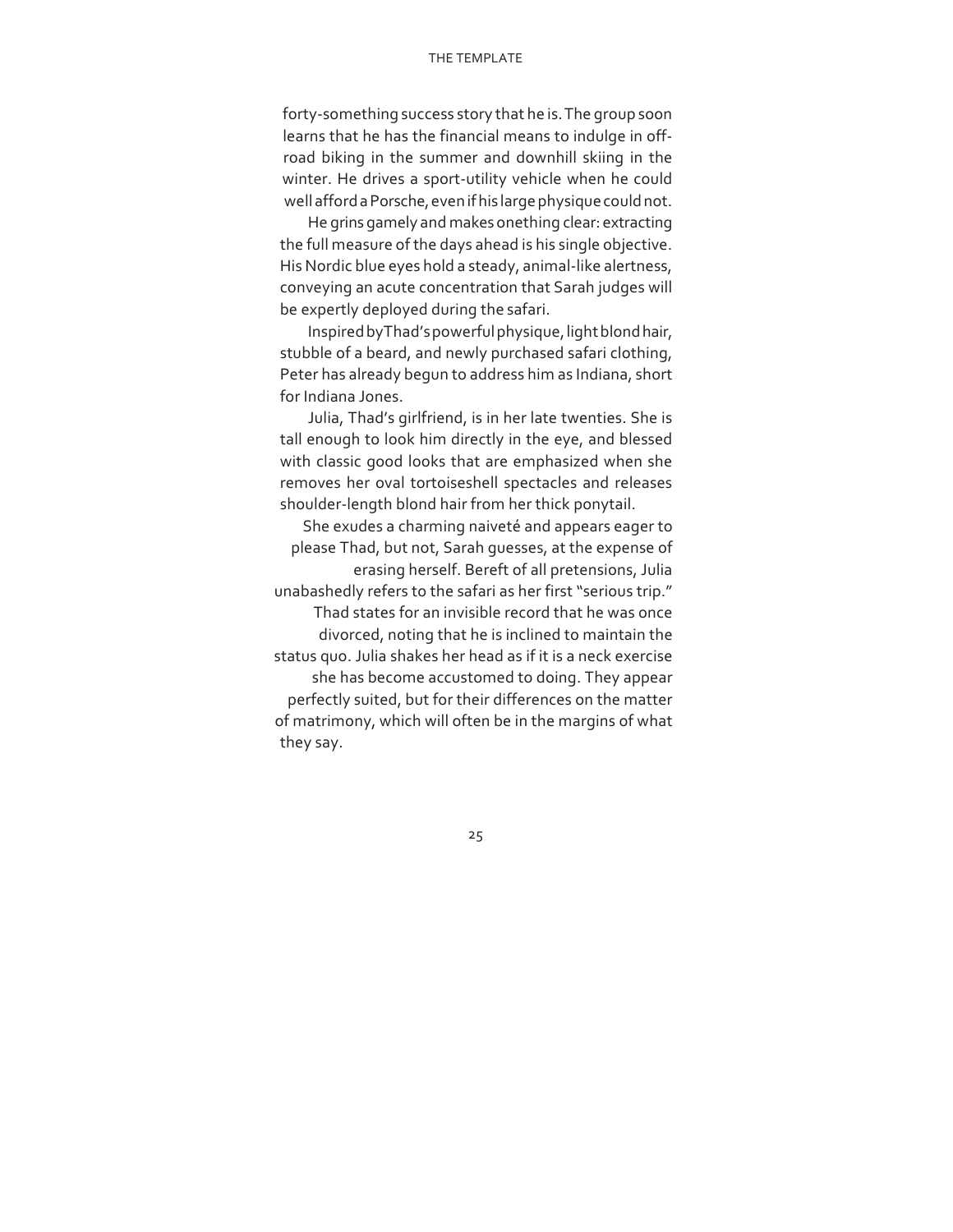Peter sits uncomfortably, and Sarah knows that it is because he is always the one in charge. But for the next eighteen days, Max will run the show.

Peter's unease did not begin tonight. At his insistence, Sarah had sent Max innumerable questions priorto leaving for Kenya.Just days before leaving, Peter# insisted on having Sarah ask Max to allow him to review the maintenance records on Max's plane, a request that Sarah finally refused, leaving his worries to form a feeding frenzy around the issues inherent in regular safety checks.

Looking at her husband, Sarah's imagination unfurls. With his silver hair and gray mustache, Peter, fiftyfive, is about to push his Jewish heritage into the bush, looking somewhat like a slimmed-down version of Ernest Hemingway. Now, in an era of conservation awareness, when it is more acceptable to hunt with a camera instead of a gun, Peter will shoot with his Canon EOS II. Sarah knows that, claiming his photographs as his prize, he will# be every bit as content as was Hemingway triggering his# custom-made Springfield.

"Try this sauce," Max suggests to Sarah.

"What is it?"

"It's called garam masala."

"It's fabulous. There are so many different flavors. Cloves, cumin. I can't figure it out."

Max takes a pen clipped to his shirt and reaches in his# back pants pocket for a small tablet. He writes down the# recipe and pushes it towards Sarah. While spooning out generous portions of Navratan Biryani and Murgh Tikka Tandoori, Max blazes with boyish enthusiasm, fielding questions and asking several of hisown.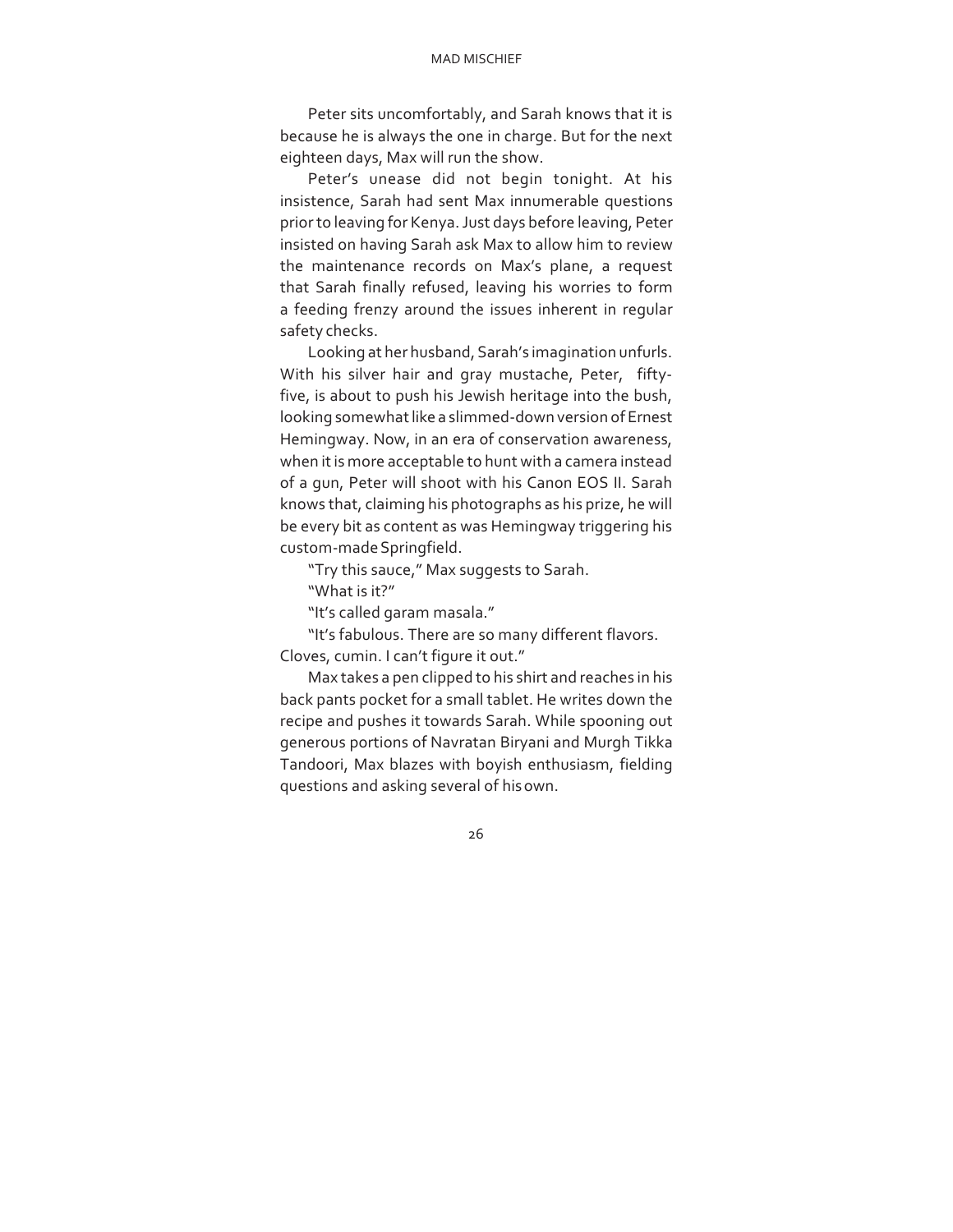### THE TEMPLATE

"Hey," he asks, "where were you when I asked your travel agent to reach you about Thad and Julia joining us?"

"We were in the middle of the Baltic Sea, headed for St. Petersburg," Sarah answers.

"Why there?" asks Julia.

"Peterand I have traveled quite a bitto different parts# of Europe, but I've always hoped to go to Russia. Peter took me on a cruise there for my forty-fifth birthday. My heritage is Russian, and I have been fascinated by Peter the Great for years."

"Why him in particular?" Julia wants to know, her face expressing genuine interest.

"He was just the most amazing man, interested in astronomy, agriculture, architecture, the construction of vessels. He traveled to the major shipbuilding cities of Europe dressed like a commoner and swore his attendants# to secrecy regarding his true identity in order to avoid the ceremonies of court, but it was actually impossible for him not to stand out. He was a giant, so much taller than# most everyone! He was six eight and—"

"No, Sarah, he was not six eight. He was six five," Peter, who has not read about Russia's czar, corrects her.

Conversation stops. Sarah's momentum and conviction are arrested.

"Peter, I've read every-"

"He was six five, but it's not important. Go on. It doesn't matter whether he was six five or six eight."

"If it's not important, why did you interrupt me?" Sarah sighs, experiencing the usual false hope that no one has noticed her small humiliation.

Max rushes in. "What do you guys know about Africa? Have you read anything?"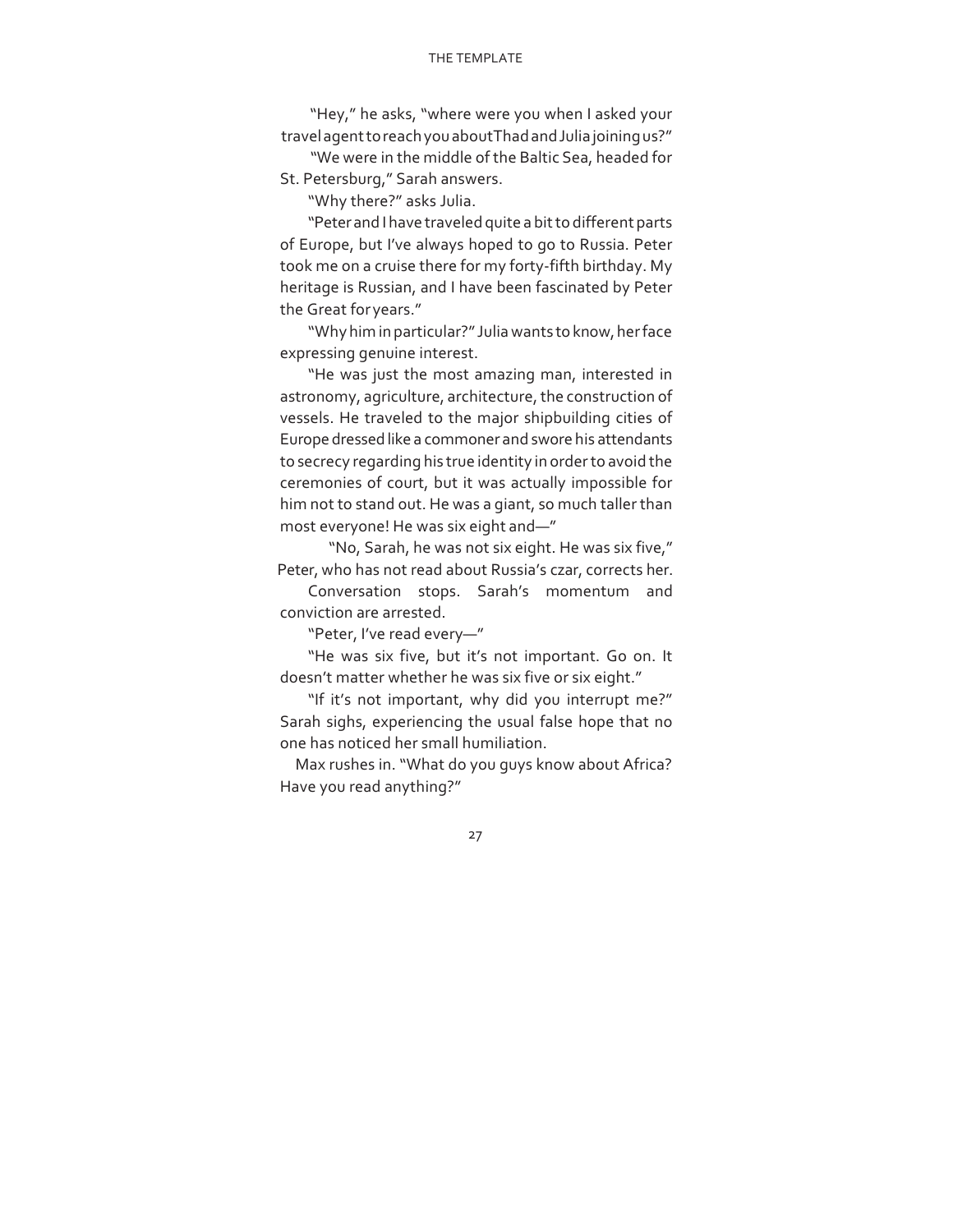Thad, using his arm to wipe a thin line of beer foam from above his lip, is first to respond.

"I'vebeenontheroadfor sixmonths straight.Haven't# read a thing but my company's P&L reports. I don't know# what to expect, but I'm ready."

"I've read several novels to get a feel for Kenya," Sarah volunteers. "Of course I've read Hemingway's stories, and I've read about Beryl Markham, Elspeth Huxley, Dian Fossey, and the stories of the Leakey family."

"She's rather compulsive. You'll see what I mean. She can't help herself," Peter informs them, as if sharing a burden he has carried for too long. "She once spent a summer memorizing the entire Webster's dictionary."

Sarah would not have revealed this about herself; if questioned, she would have to admit that it was because# she was put back a grade upon entering a new boarding school and that her only idea for dealing with the embarrassmentwas to become smart.Memorizing every# word in the dictionary was, to her understanding, the way to accomplish this. She was on the Honor Roll the first semester after returning to school and every semester thereafter. The more subtle effect of her exercise was to instill in her a certainty that her intuition could be counted on to finesse any situation she would confront in the future.

"Julia, what about you? Have you read anything?"

"I haven't read too much, but I subscribe to National *Geographic* and I watch Animal Kingdom and The Discovery Channel all the time. I know a little something# about animals; I train horses for a living and I hang out with vets. The only book I could find about Africa to read# on this trip was *I Dreamed of Africa*."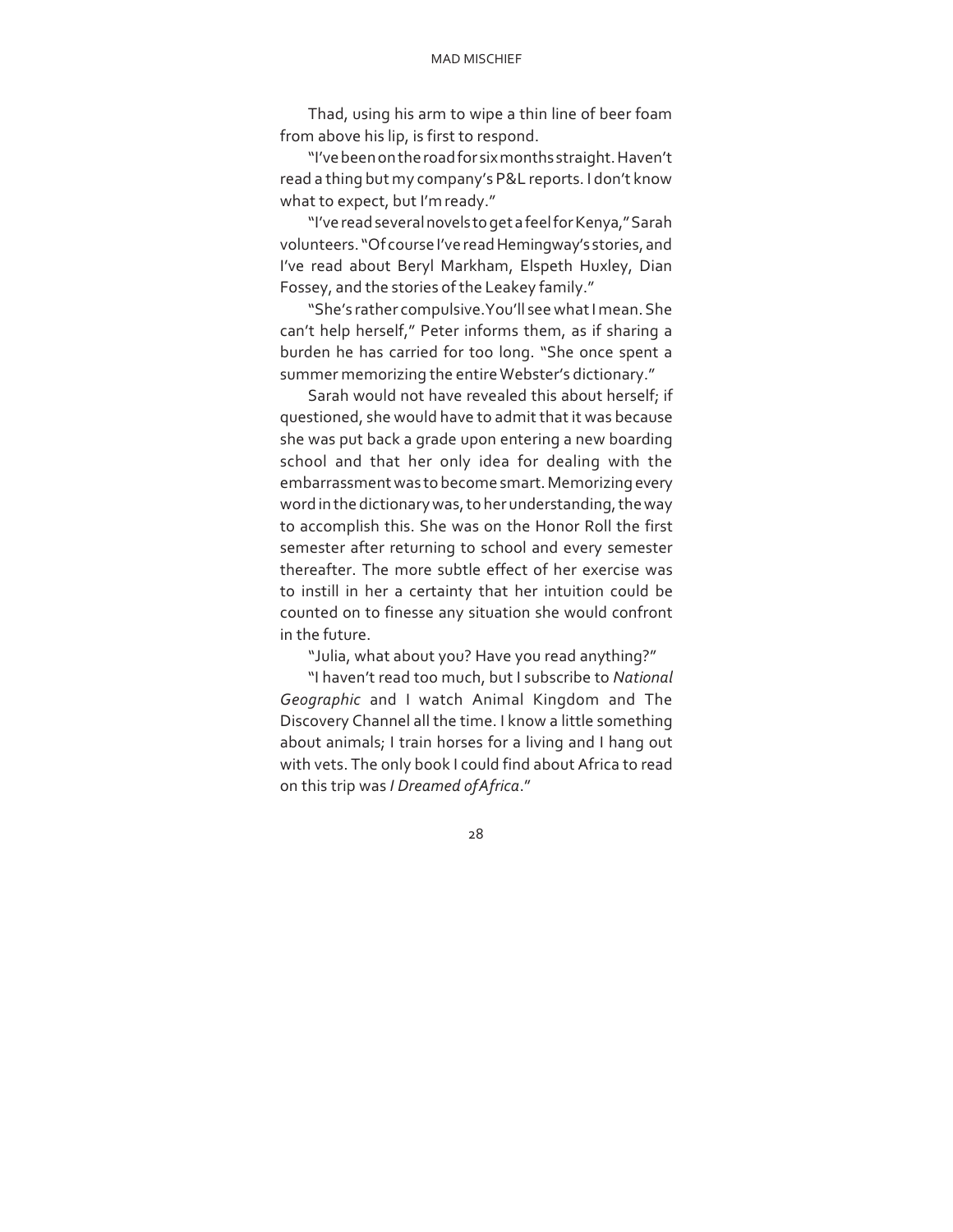"Uh-huh," Max expels disdainfully. "You know, I really didn't like that book."

There is a moment's lull as Max's voice shifts into an innocent, yet mischievous tone. He leans his head toward the center of the table over the aromatic dishes. "Do you know the three things that trigger man's survival mechanism?"

"Fear?"

"Jealousy?"

"Confrontation?"

"Lost luggage?" jokes Julia, whose bag, along with Thad's, is missing, explaining their crisp, new safari outfits.

"Nope. The three things are the sensation of falling, loud noises, and snakes."

Peter announces, "Well, the black mamba's the worst. It's absolutely deadly." Then, with subdued curiosity, he asks,"What's the likelihood of our running into one?"

Max deadpans, "Not significant. But the black mamba isn't what you should be worried about. If one bites you, it's likely I can save you, depending on the amount of venom injected. The puff adder's the most lethal snake, Peter, and they're definitely out there. Run into one of those babies, and man, it's curtains. If you're bitten, you bleed internally, and then die of exhaustion. You could accidentally provoke it, and then naturally, it's going to react in self-defense. Yeah, we'll have to be on the lookout for those guys."

"I must tell you, I am going to be very nervous."

"Do you have any other particular fears, Peter?"

"Well, I'm allergic to bee stings, so I brought along a special kit-"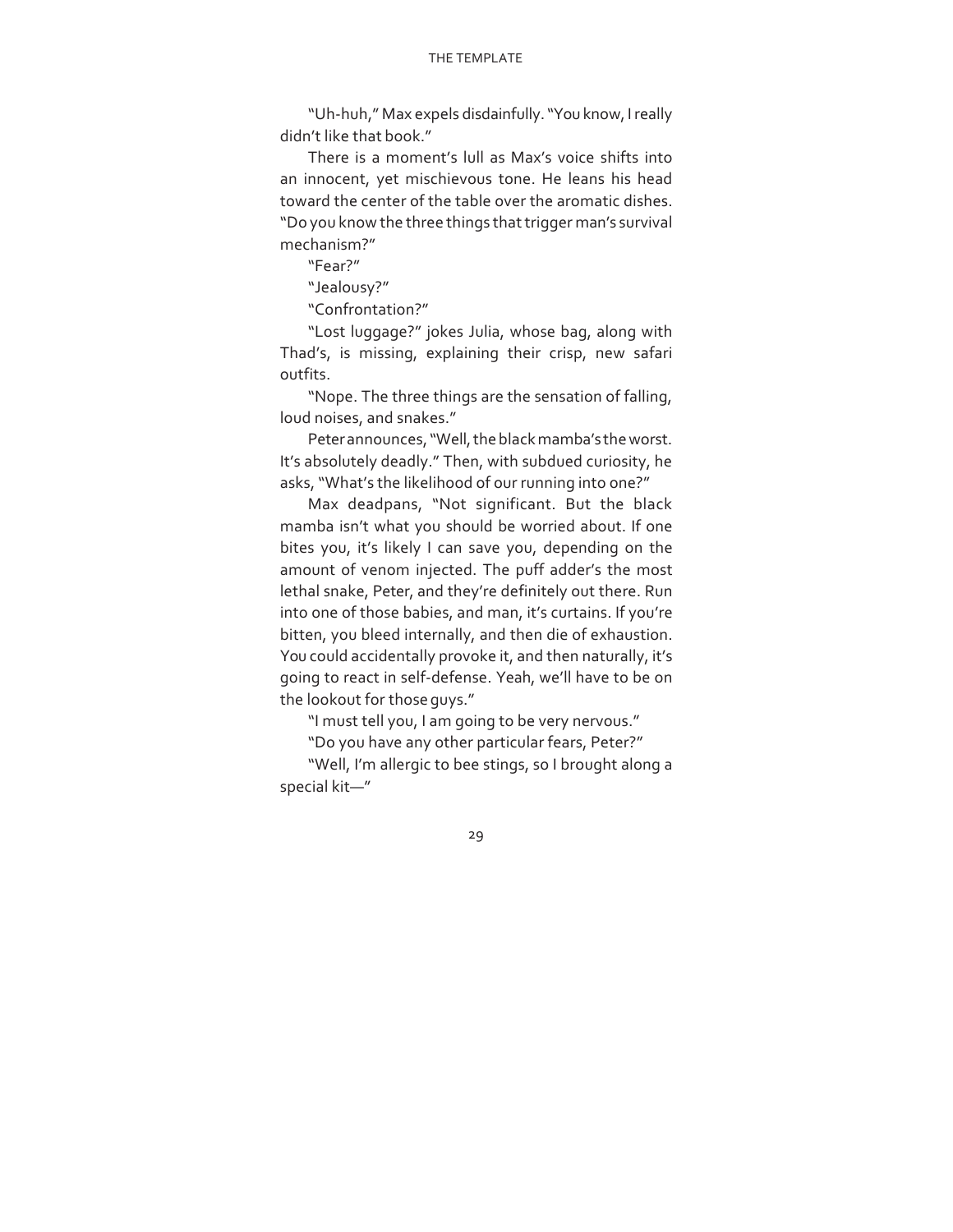Max looks at Peter with deep flexing eyebrows. "Oh, you get that nasty anaphylactic shock reaction? Well, if anything happens, I'll just 'trach' you with a straw!" Max laughs raucously at his own humor.

"God, this is going to be so great!" Thad proclaims.

Sarah is feeling invulnerable, thinking of herself as old enough to have experienced everything that life could throw at her. No, Sarah thinks, we will not encounter any difficulty. Not on thisadventure.

"What are you afraid of, Max?" asks Peter, searching to even the score.

"What I fear isn't out there. It's right here in Nairobi." Everyone strains to hear.

"It's a place called Nyayo House. Let's just say it's your worst nightmare."

Sarah notices that Peter's eyes are cast down. He no longer participates in the conversation, and she watches# him withdraw into his private den of silence and thought.

Peter reaches for a small jar of peppers, but the slight tremble of his hand upsets the crockery. It drops and splinters in front of him, scattering the red-hotcontents on the white tablecloth.

With this single unintentional act, the template has been etched.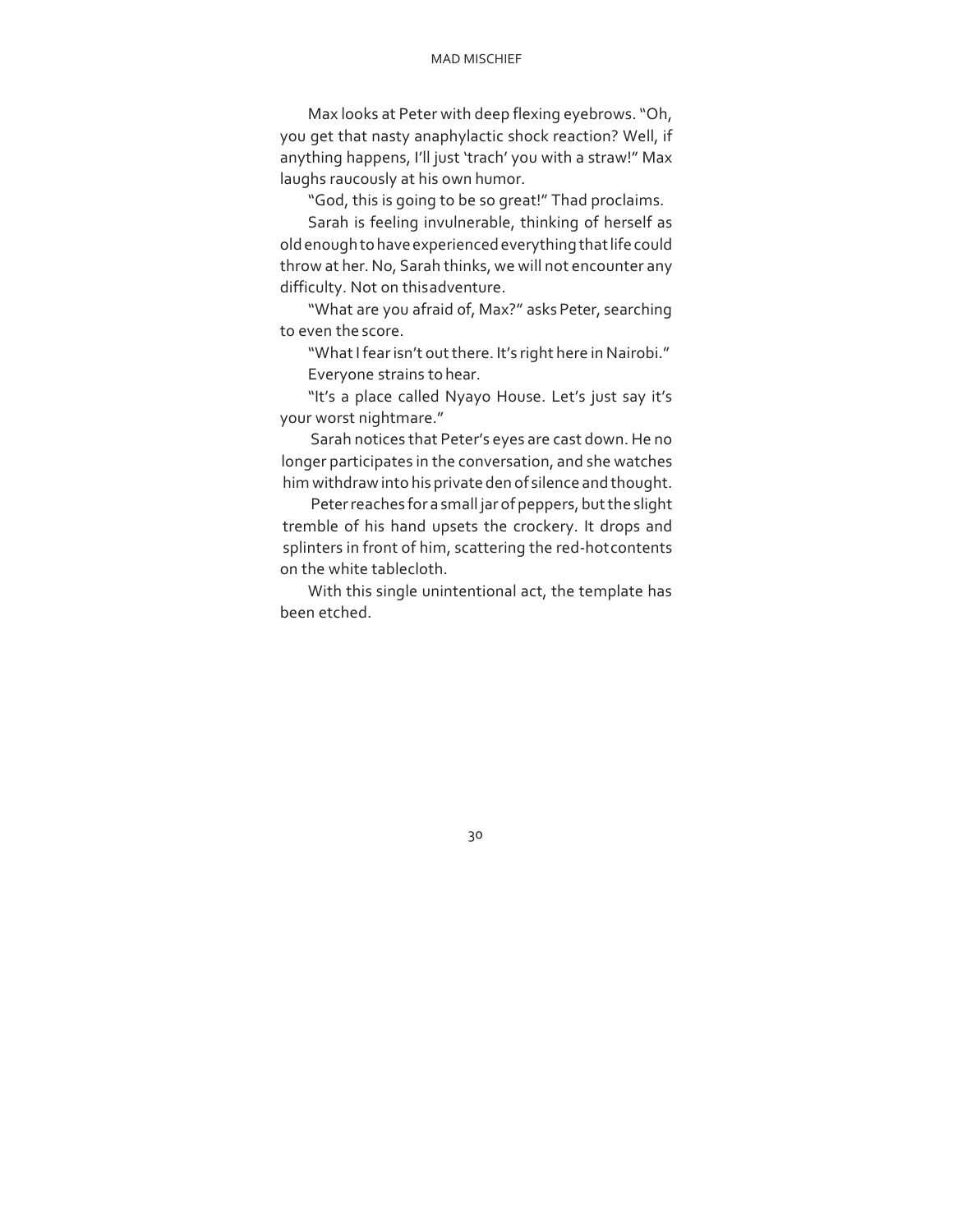### **CHAPTER 3**

## EPIPHANY

*"Get up. The door will be opened." It was "The Big( Man.""Unlock it. Find the key. Let hersee thisMax( person."*

An immediate scattering followed the orders, the *bureaucrats breaking rank like soldiersflying from(* an onslaught of pelting bullets. But the key was *nowhere to be found.* 

 $* * *$ 

ccording to Eric, the pilot, the Piper Comanche and its "cargo of five souls" (as he radioed in to the control tower) are flying north, from Nairobi to its destination high in the Aberdare mountain range. Max had asked Eric to fly his group this morning because he had sudden urgent business, but used the excuse of tracking down Thad and Julia's luggage. He had left it up# to Eric to inform the group when he picked them up at their hotel that morning.

From the air, crop formations appear in rectangular, triangular, strip, circular, and semicircular patterns.